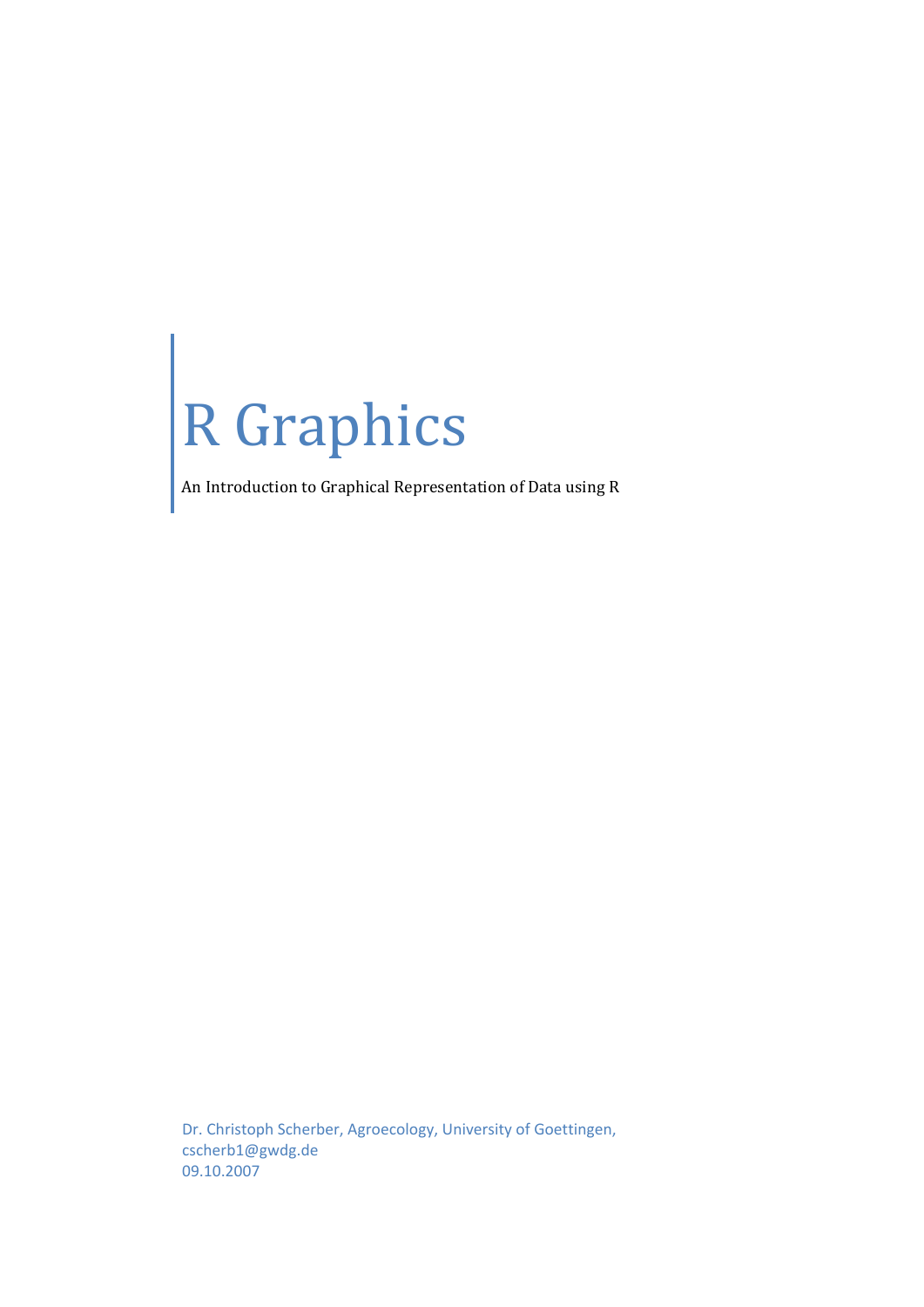## **Introduction**

One of the most tedious things for beginners using R is to find out how to **configure graphs** properly. This manual is intended as an introduction to the vast possibilities R offers for the professional display of data.

The material is structured in **three chapters**:

- (1) Standard graphs, which is what everybody is using all the time
- (2) Trellis displays, with which an in-depth "dissection" of datasets is possible; data that are conventionally treated as "multivariate" can be visualized very conveniently.
- (3) Some additional graphics features from interesting R libraries; examples are shown for barplots, 3D surface plots and for the display of meteorological data.

Christoph Scherber, October 2007.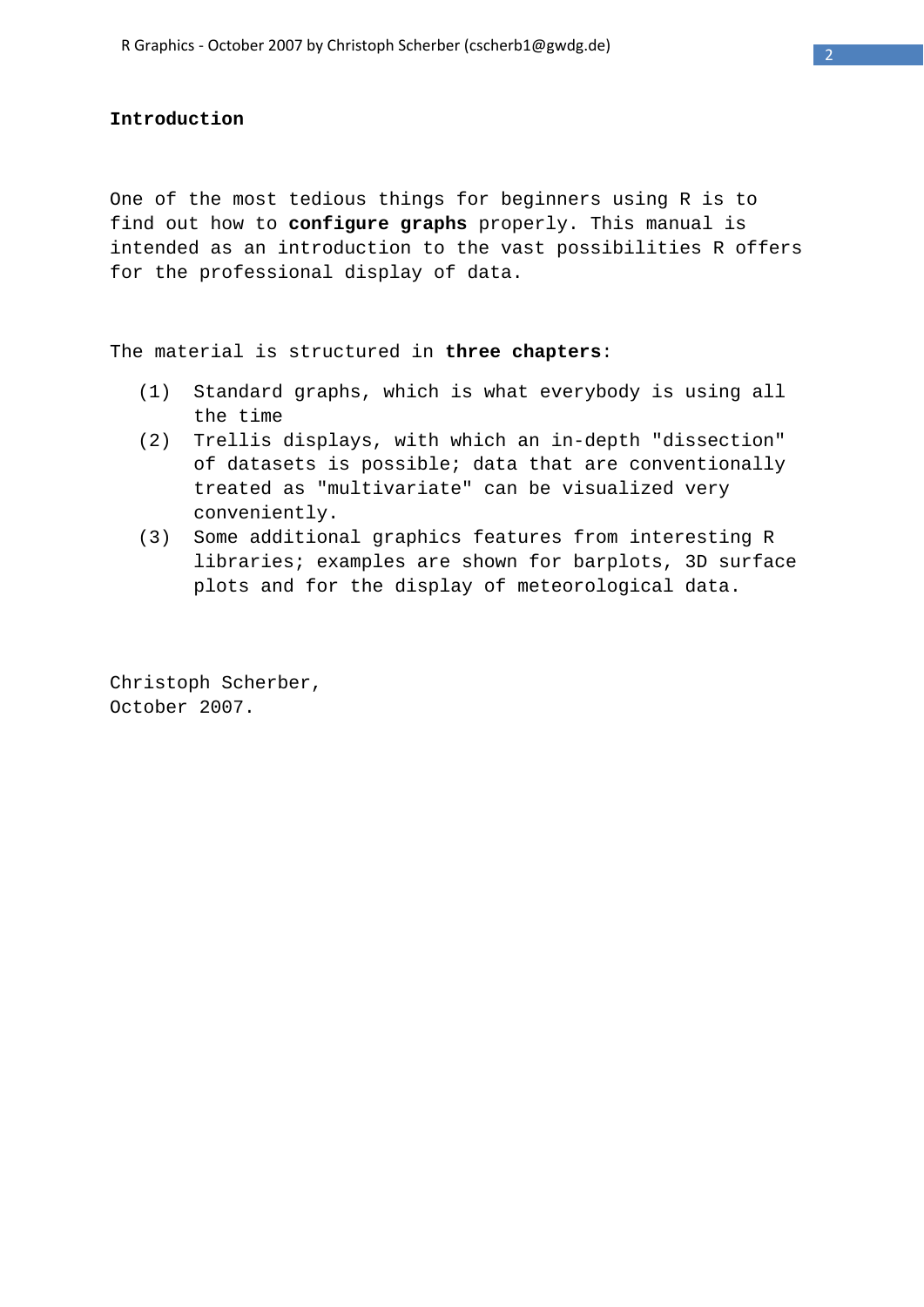# **1. Standard plots**

## **x<-c(1,3,4,6,8,9,12) y<-c(5,8,6,10,9,13,12)**

```
Quick plotting starts like this: 
plot(x,y)
```
More advanced plotting, however, involves a step-wise approach:

- Set up an empty plotting region (type="n")
- Draw the points
- Draw the axes
- Write the title(s)
- Add regression lines etc.

**par(tck=0.02,las=1,cex.axis=1.3,cex.lab=1.2,mgp=c(3,0.5,0),bty ="L")** 

```
x<-c(1,3,4,6,8,9,12) 
y<-c(5,8,6,10,9,13,12) 
plot(x,y,type="n",axes=F,xlab="",ylab="") 
points(x,y,pch=16) 
axis(1) 
axis(2) 
title(xlab="X-Axis",ylab="Y-Axis") 
box()
```


Suppose now that we want to **add arrows to the axes**; there are, in principle, two possibilities for this. One is to use the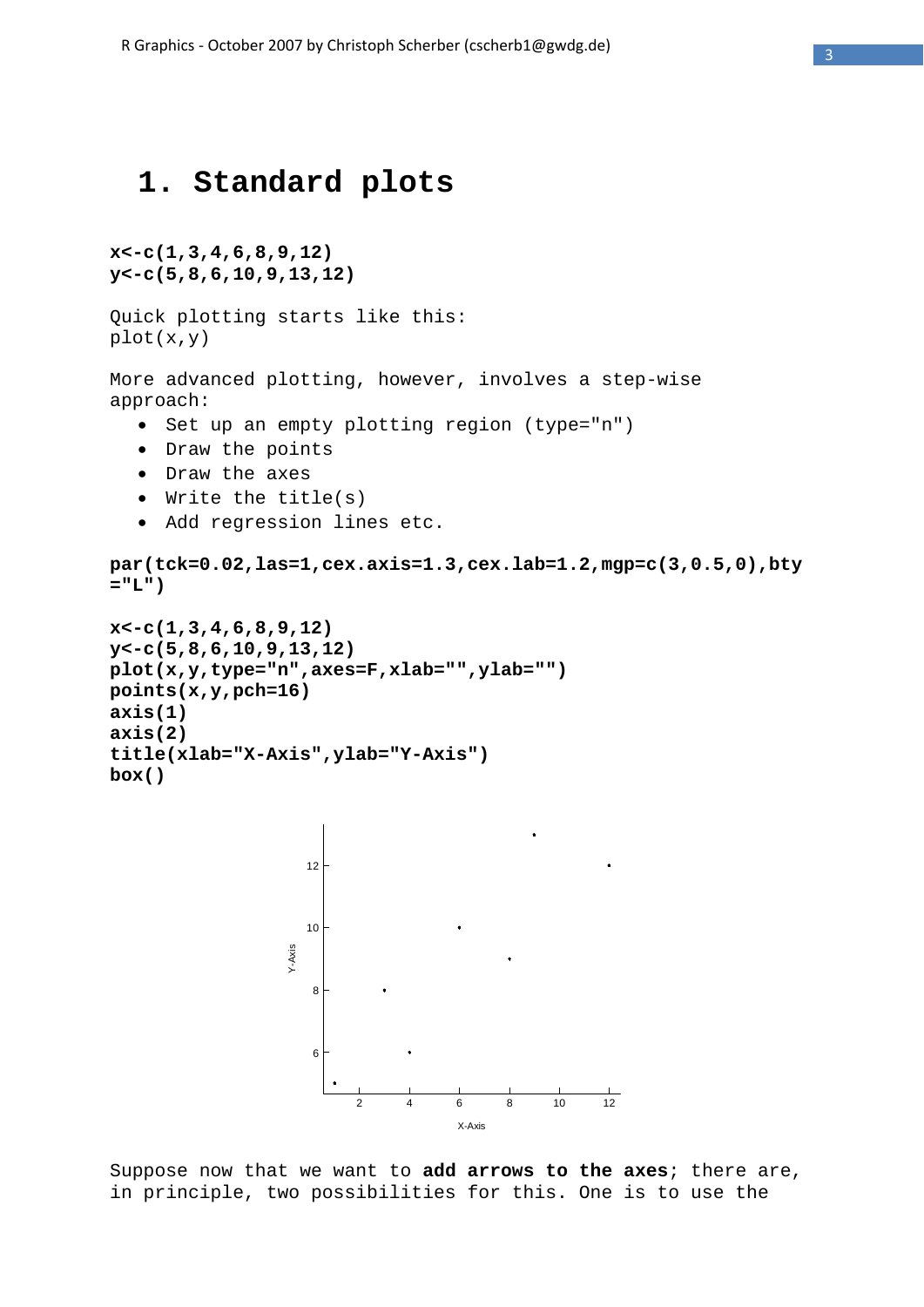```
arrows() command (which doesnt´t look too good) - the second 
(a bit more complicated one) is to use polygon(): 
u <- par("usr") 
u 
# first possibility: 
arrows(u[1], u[3], u[2], u[3], code = 2, xpd = 
TRUE,angle=20,length=0.2) 
arrows(u[1], u[3], u[1], u[4], code = 2, xpd = 
TRUE,angle=20,length=0.2) 
#second possibility: 
polygon(c(u[2],u[2],u[2]+0.2),c(u[3]-
0.1,u[3]+0.1,u[3]),xpd=TRUE,col="black",lty=1) 
polygon(c(u[1]-
0.1,u[1]+0.1,u[1]),c(u[4],u[4],u[4]+0.2),xpd=TRUE,col="black",
lty=1)
```


Usually, you wouldn´t really need those arrowheads, so you just proceed using par(bty="o"):

**par(tck=0.02,las=1,cex.axis=1.3,cex.lab=1.2,mgp=c(3,0.5,0),bty ="o")** 

```
x<-c(1,3,4,6,8,9,12) 
y<-c(5,8,6,10,9,13,12) 
plot(x,y,type="n",axes=F,xlab="",ylab="") 
points(x,y,pch=16) 
axis(1) 
axis(2) 
title(xlab="X-Axis",ylab="Y-Axis") 
box()
```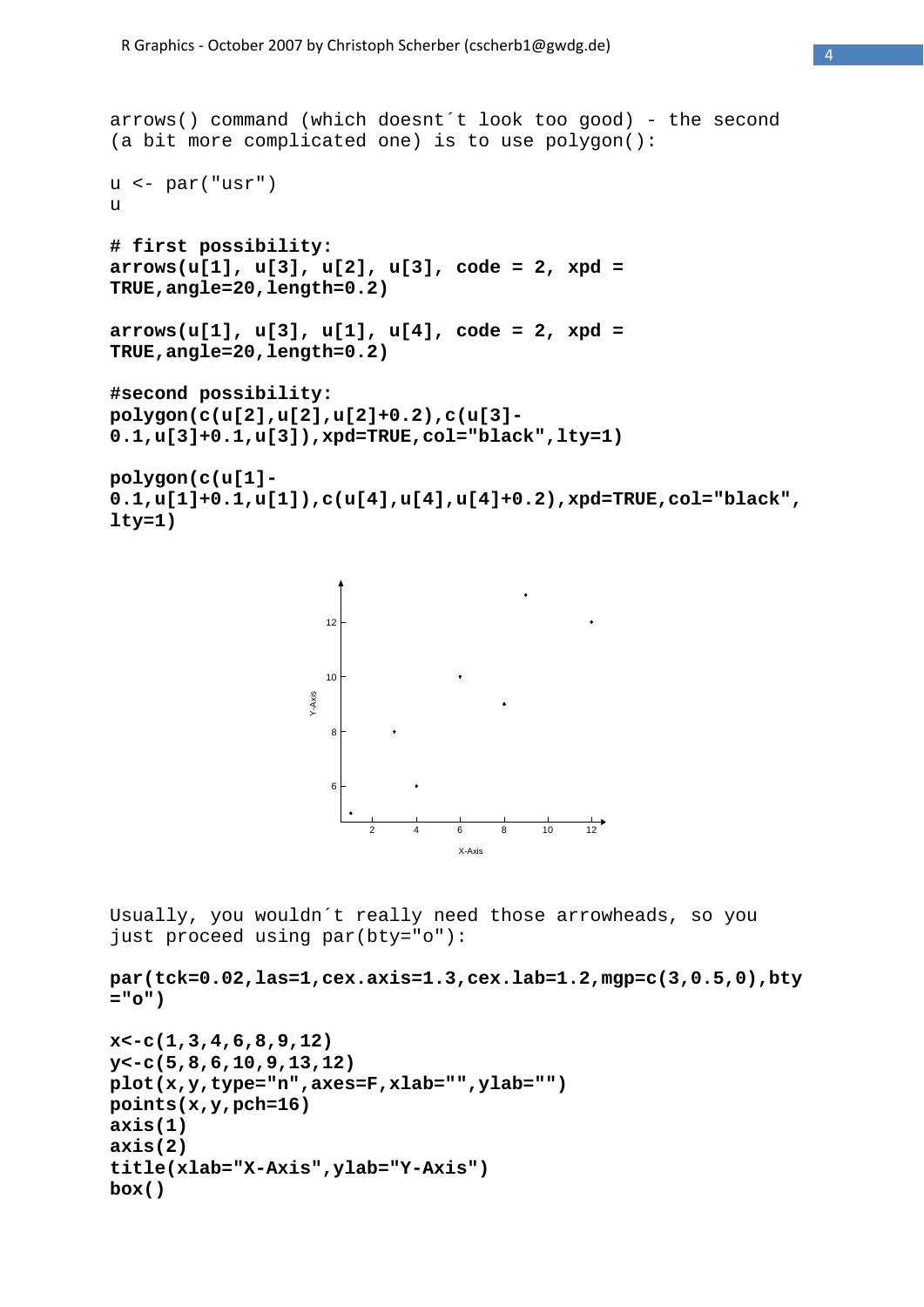

You could then add a regression line to the graph by typing **abline(lm(y~x))** 



There is a lot more to play around; here are some of the most useful graphics parameters from the par() command: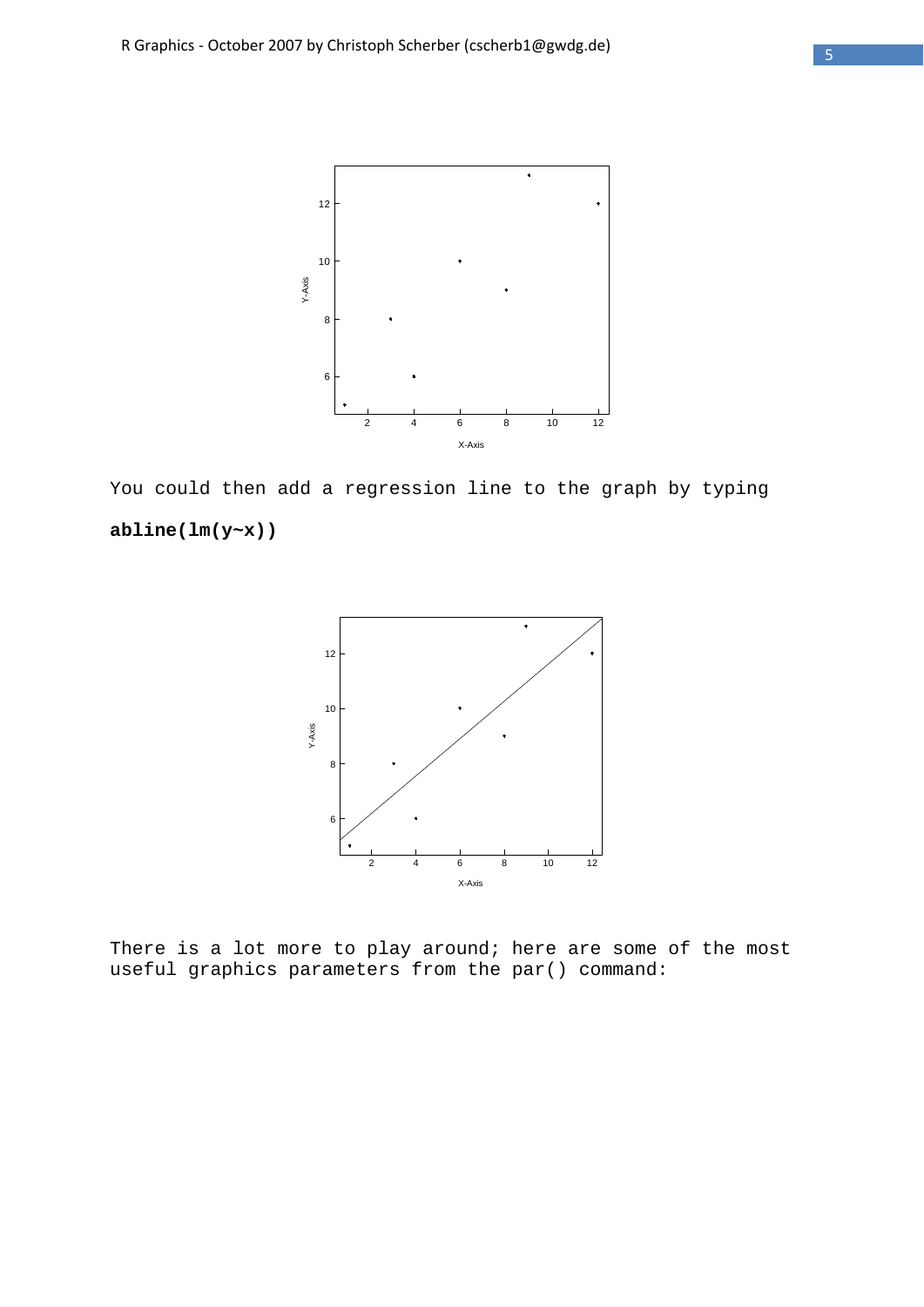#### **Specification of graphics parameters using par():**

## • **adj**

The value of adj determines the way in which text strings are justified. A value of 0 produces **left-justified** text, 0.5 **centered** text and 1 **right-justified** text. (Any value in [0, 1] is allowed, and on most devices values outside that interval will also work.) Note that the adj argument of text also allows adj =  $c(x, y)$  for different adjustment in x- and y- direction.

#### • **ann**

If set to FALSE, high-level plotting functions calling plot.default do not annotate the plots they produce with axis titles and overall titles. The default is to do annotation.

#### • **ask**

logical. If TRUE (and the R session is interactive) the user is asked for input, before a new figure is drawn. As this applies to the device, it also affects output by packages grid and lattice. It can be set even on non-screen devices.

#### • **bg**

The color to be used for the background of plots. When called from par() it also sets new=FALSE. A description of how colors are specified is given below. Note that some graphics functions such as plot.default and points have an argument of this name with a different meaning.

#### • **bty**

A character string which determined the type of box which is drawn about plots. If bty is one of "o", "l", "7", "c", "u", or "]" the resulting box resembles the corresponding upper case letter. A value of "n" suppresses the box.

#### • **cex**

A numerical value giving the amount by which plotting text and symbols should be scaled relative to the default. Note that some graphics functions such as plot.default have an argument of this name which multiplies this graphical parameter.

#### • **cex.axis**

The magnification to be used for axis annotation relative to the current setting of cex. (Some functions such as points accept a vector of values which are recycled. Other uses will take just the first value if a vector of length greater than one is supplied.)

#### • **cex.lab**

The magnification to be used for x and y labels relative to the current setting of cex.

### • **cex.main**

The magnification to be used for main titles relative to the current setting of cex.

#### • **cex.sub**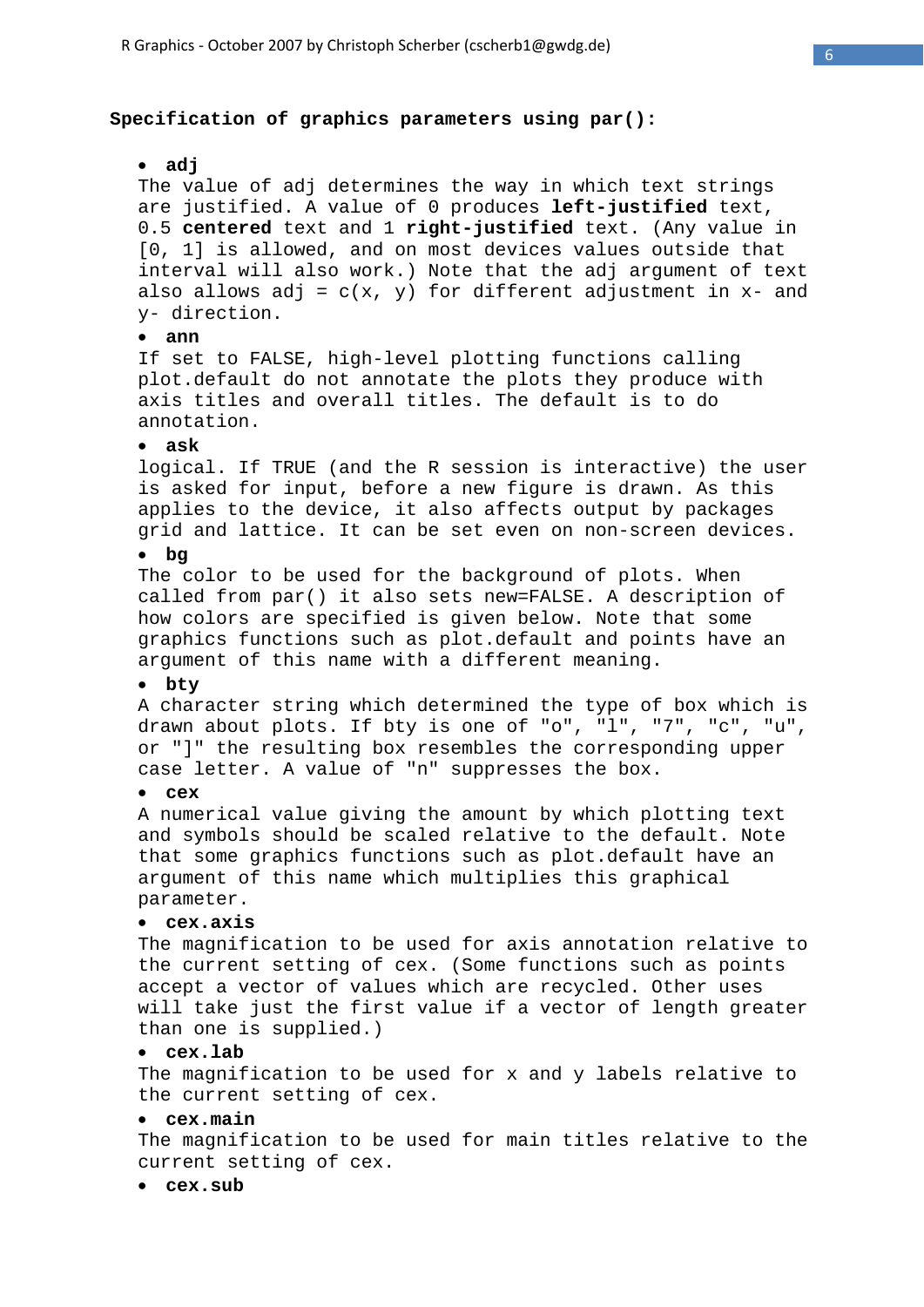The magnification to be used for sub-titles relative to the current setting of cex. • **col**  A specification for the default plotting color. A description of how colors are specified is given below. (Some functions such as lines accept a vector of values which are recycled. Other uses will take just the first value if a vector of length greater than one is supplied.) • **col.axis**  The color to be used for axis annotation. • **col.lab**  The color to be used for x and y labels. • **col.main**  The color to be used for plot main titles. • **col.sub**  The color to be used for plot sub-titles. • **crt**  A numerical value specifying (in degrees) how single characters should be rotated. It is unwise to expect values other than multiples of 90 to work. Compare with srt which does string rotation. • **family**  The name of a font family for drawing text. The maximum allowed length is 200 bytes. This name gets mapped by each graphics device to device-specific font descriptions. The default value is "" which means that the default device fonts will be used. Standard values are "serif", "sans", "mono", and "symbol" and the Hershey font families are also available. (Different devices may define others, and some devices will ignore this setting completely.) This can be specified inline for text. • **fg**  The color to be used for the foreground of plots. This is the default color used for things like axes and boxes around plots. When called from par() this also sets parameter col to the same value. A description of how colors are specified is given below. • **fig**  A numerical vector of the form  $c(x1, x2, y1, y2)$  which gives the (NDC) coordinates of the figure region in the display region of the device. If you set this, unlike S, you start a new plot, so to add to an existing plot use new=TRUE as well. • **fin**  The figure region dimensions, (width,height), in inches. If you set this, unlike S, you start a new plot.

• **font**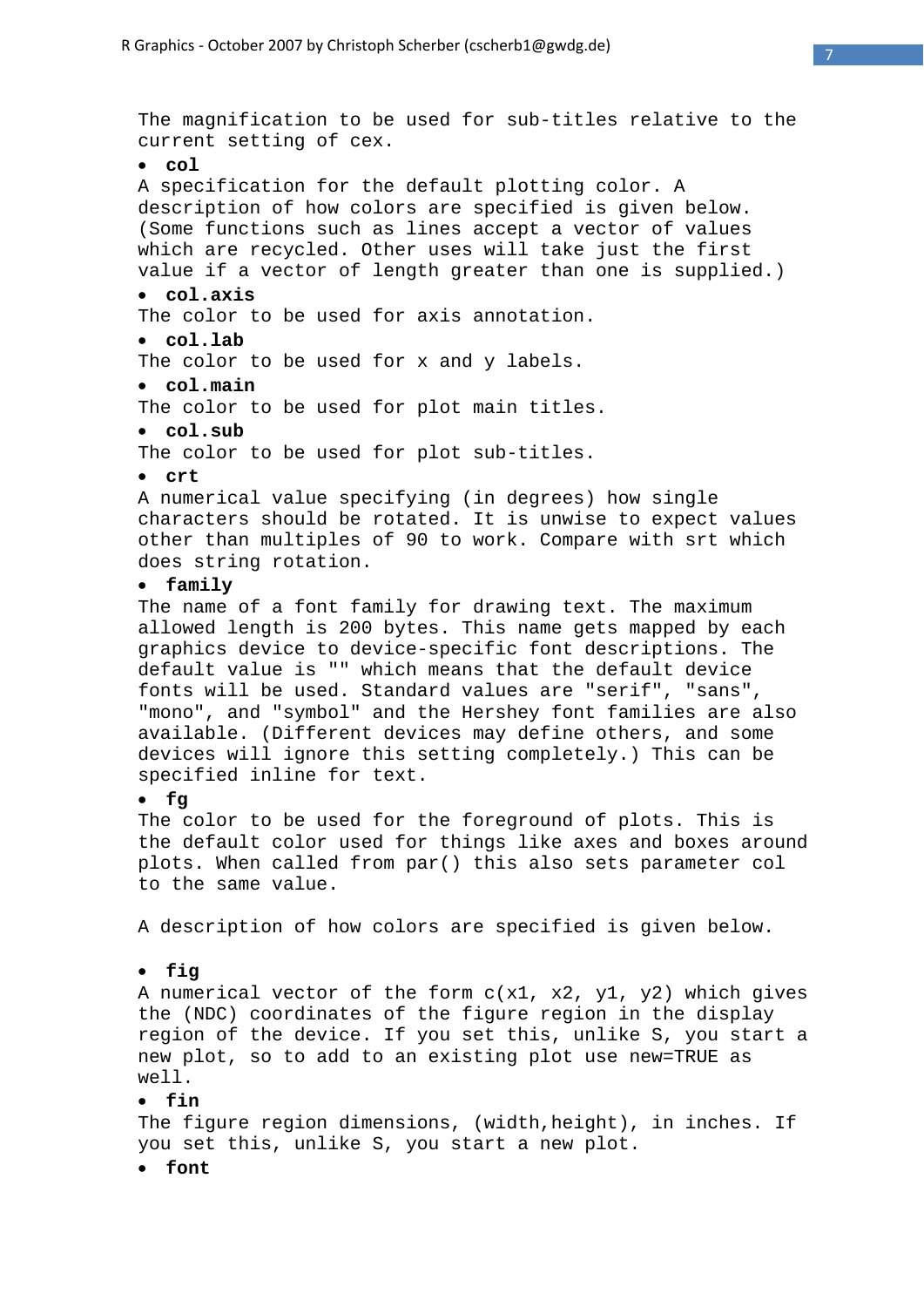An integer which specifies which font to use for text. If possible, device drivers arrange so that 1 corresponds to plain text, 2 to bold face, 3 to italic and 4 to bold italic. Also, font 5 is expected to be the symbol font, in Adobe symbol encoding. On some devices font families can be selected by family to choose different sets of 5 fonts. • **font.axis**  The font to be used for axis annotation. • **font.lab**  The font to be used for x and y labels. • **font.main**  The font to be used for plot main titles. • **font.sub**  The font to be used for plot sub-titles. • **gamma**  the gamma correction, see argument gamma to hsv. This is only accepted if the current device has support for changing the gamma correction: currently only windows and quartz do. (X11 has support for setting the gamma correction when opening the device, but not for changing it.) • **lab**  A numerical vector of the form  $c(x, y, len)$  which modifies the default way that axes are annotated. The values of x and y give the (approximate) number of tickmarks on the x and y axes and len specifies the label length. The default is c(5, 5, 7). Note that this only affects the way the parameters xaxp and yaxp are set when the user coordinate system is set up, and is not consulted when axes are drawn. len is unimplemented in R. • **las**  numeric in  $\{0,1,2,3\}$ ; the style of axis labels. 0: always parallel to the axis [default], 1: always horizontal, 2: always perpendicular to the axis, 3: always vertical. Note that other string/character rotation (via argument srt to par) does not affect the axis labels. • **lend**  The line end style. This can be specified as an integer or string: 0 and "round" mean rounded line caps [default]; 1 and "butt" mean butt line caps; 2 and "square" mean square line caps. • **lheight**  The line height multiplier. The height of a line of text (used to vertically space multi-line text) is found by multiplying the current font size both by the current character expansion and by the line height multiplier. Default value is 1. • **ljoin**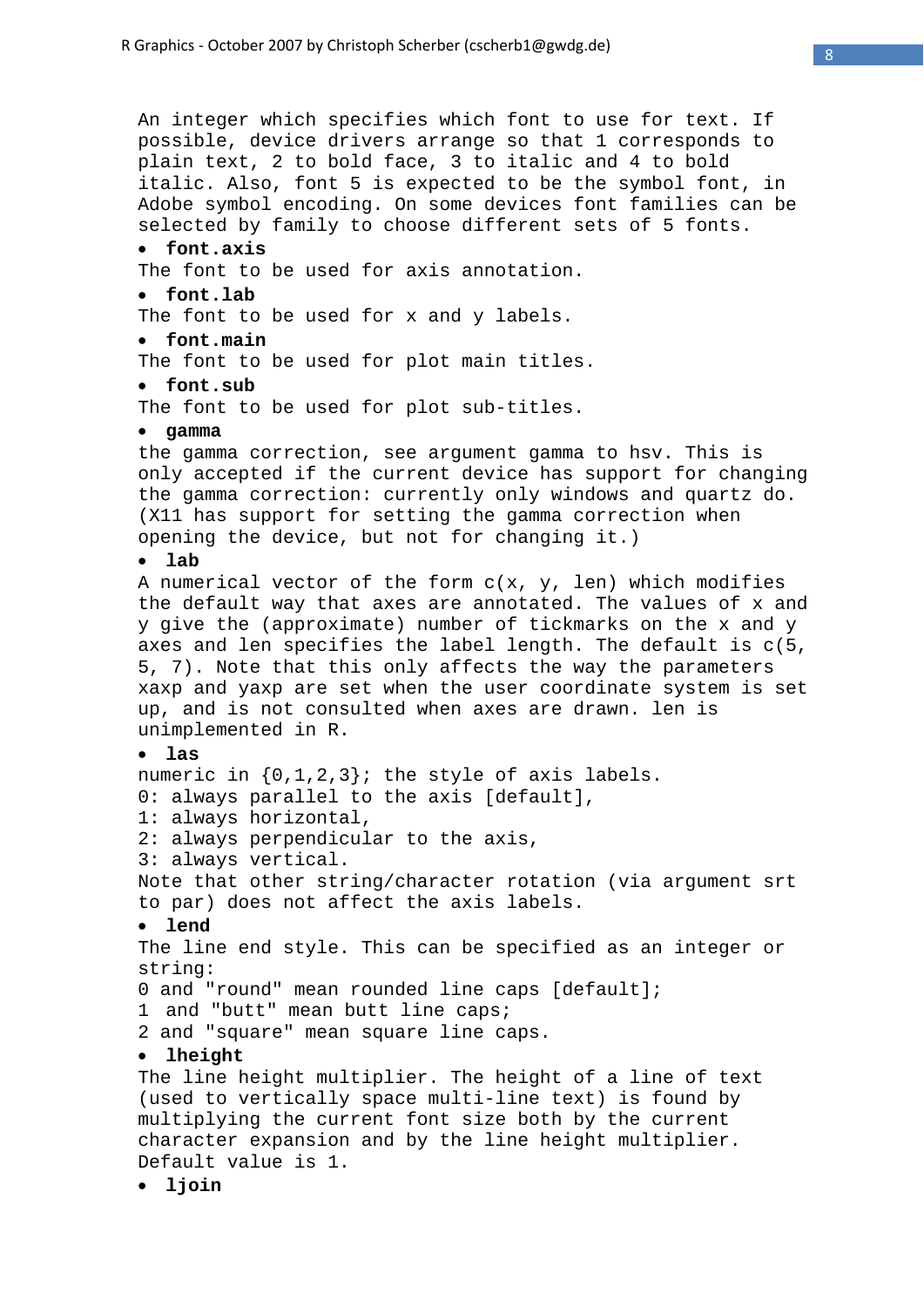The line join style. This can be specified as an integer or string: 0 and "round" mean rounded line joins [default]; 1 and "mitre" mean mitred line joins; 2 and "bevel" mean bevelled line joins. • **lmitre**  The line mitre limit. This controls when mitred line joins are automatically converted into bevelled line joins. The value must be larger than 1 and the default is 10. Not all devices will honour this setting. • **lty**  The line type. Line types can either be specified as an integer (0=blank, 1=solid, 2=dashed, 3=dotted, 4=dotdash, 5=longdash, 6=twodash) or as one of the character strings "blank", "solid", "dashed", "dotted", "dotdash", "longdash", or "twodash", where "blank" uses 'invisible lines' (i.e., does not draw them). Alternatively, a string of up to 8 characters (from c(1:9, "A":"F")) may be given, giving the length of line segments which are alternatively drawn and skipped. See section 'Line Type Specification' below.

Some functions such as lines accept a vector of values which are recycled. Other uses will take just the first value if a vector of length greater than one is supplied.

#### • **lwd**

The line width, a positive number, defaulting to 1. The interpretation is device-specific, and some devices do not implement line widths less than one. (See the help on the device for details of the interpretation.)

Some functions such as lines accept a vector of values which are recycled. Other uses will take just the first value if a vector of length greater than one is supplied.

#### • **mai**

A numerical vector of the form c(bottom, left, top, right) which gives the margin size specified in inches.

#### • **mar**

A numerical vector of the form c(bottom, left, top, right) which gives the number of lines of margin to be specified on the four sides of the plot. The default is  $c(5, 4, 4, 2)$  +  $0.1.$ 

#### • **mex**

mex is a character size expansion factor which is used to describe coordinates in the margins of plots. Note that this does not change the font size, rather specifies the size of font used to convert between mar and mai, and between oma and omi.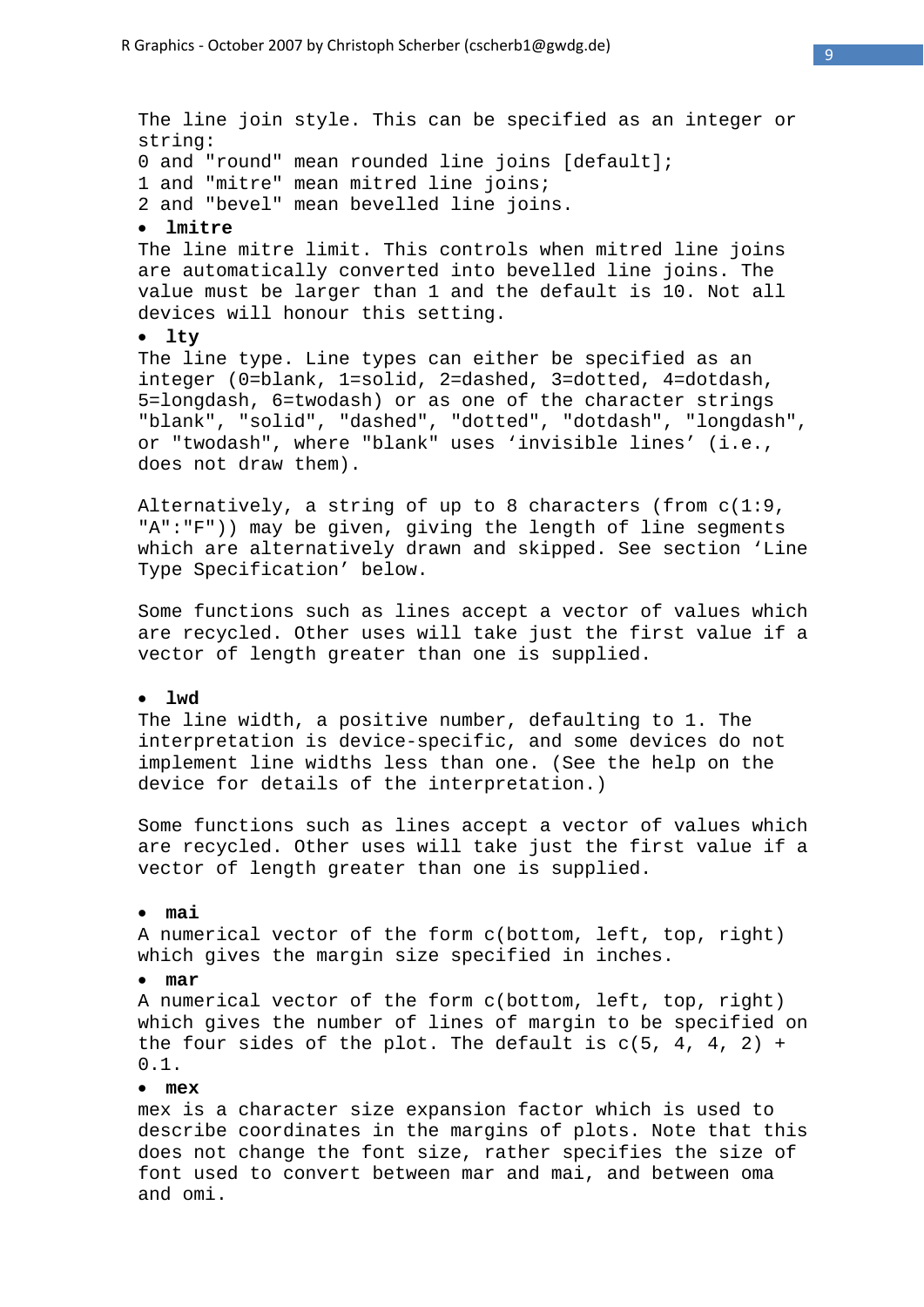• **mfcol, mfrow**  A vector of the form c(nr, nc). Subsequent figures will be drawn in an nr-by-nc array on the device by columns (mfcol), or rows (mfrow), respectively. In a layout with exactly two rows and columns the base value of "cex" is reduced by a factor of 0.83: if there are three or more of either rows or columns, the reduction factor is 0.66. Consider the alternatives, layout and split.screen. • **mfg**  A numerical vector of the form  $c(i, j)$  where i and j indicate which figure in an array of figures is to be drawn next (if setting) or is being drawn (if enquiring). The array must already have been set by mfcol or mfrow. For compatibility with S, the form c(i, j, nr, nc) is also accepted, when nr and nc should be the current number of rows and number of columns. Mismatches will be ignored, with a warning. • **mgp**  The margin line (in mex units) for the axis title, axis labels and axis line. The default is c(3, 1, 0). • **mkh**  The height in inches of symbols to be drawn when the value of pch is an integer. Completely ignored currently. • **new**  logical, defaulting to FALSE. If set to TRUE, the next highlevel plotting command (actually plot.new) should not clean the frame before drawing "as if it was on a new device". • **oma**  A vector of the form c(bottom, left, top, right) giving the size of the outer margins in lines of text. • **omd**  A vector of the form  $c(x1, x2, y1, y2)$  giving the outer margin region in NDC (= normalized device coordinates), i.e., as fraction (in [0,1]) of the device region. • **omi**  A vector of the form c(bottom, left, top, right) giving the size of the outer margins in inches. • **pch**  Either an integer specifying a symbol or a single character to be used as the default in plotting points. See points for possible values and their interpretation. • **pin**  The current plot dimensions, (width,height), in inches.

• **plt**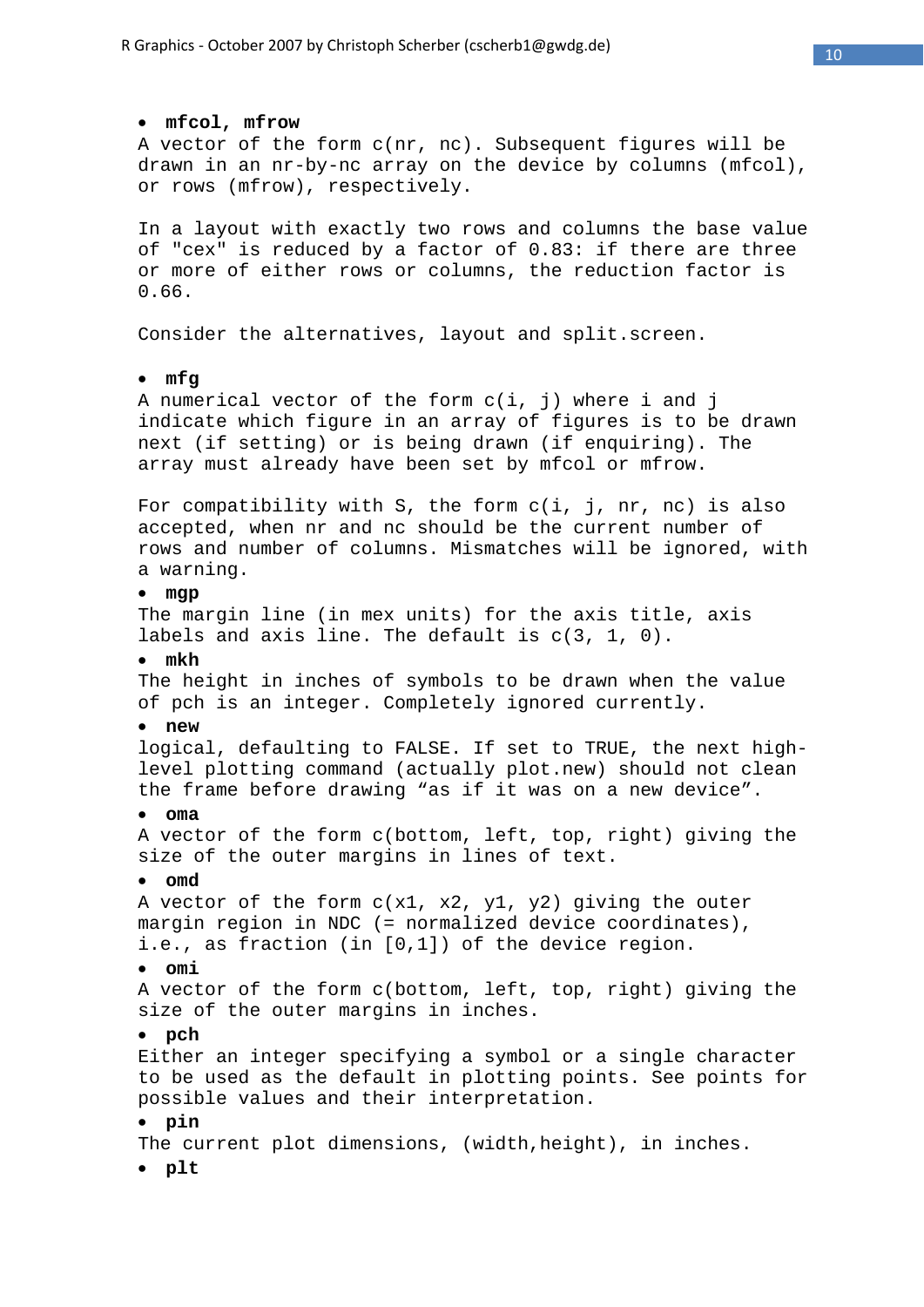A vector of the form c(x1, x2, y1, y2) giving the coordinates of the plot region as fractions of the current figure region. • **ps**  integer; the pointsize of text (but not symbols). Unlike the pointsize argument of most devices, this does not change the relationship between mar and mai (nor oma and omi), but it does scale cin and csi. What is meant by 'pointsize' is device-specific, but most devices mean a multiple of 1bp, that is 1/72 of an inch. • **pty**  A character specifying the type of plot region to be used; "s" generates a square plotting region and "m" generates the maximal plotting region. • **srt**  The string rotation in degrees. See the comment about crt. • **tck**  The length of tick marks as a fraction of the smaller of the width or height of the plotting region. If tck >= 0.5 it is interpreted as a fraction of the relevant side, so if tck = 1 grid lines are drawn. The default setting (tck = NA) is to use tcl =  $-0.5$  (see below). • **tcl**  The length of tick marks as a fraction of the height of a line of text. The default value is  $-0.5$ ; setting tcl = NA sets tck =  $-0.01$  which is S' default. • **usr**  A vector of the form  $c(x1, x2, y1, y2)$  giving the extremes of the user coordinates of the plotting region. When a logarithmic scale is in use (i.e., par("xlog") is true, see below), then the x-limits will be 10  $\land$  par("usr")[1:2]. Similarly for the y-axis. • **xaxp**  A vector of the form c(x1, x2, n) giving the coordinates of the extreme tick marks and the number of intervals between tick-marks when par("xlog") is false. Otherwise, when log coordinates are active, the three values have a different meaning: For a small range, n is negative, and the ticks are as in the linear case, otherwise, n is in 1:3, specifying a case number, and x1 and x2 are the lowest and highest power of 10 inside the user coordinates, 10  $\textdegree$  par("usr")[1:2]. (The "usr" coordinates are log10-transformed here!)

- $\bullet$  n=1
- will produce tick marks at 10^j for integer j,
- $n=2$
- gives marks k  $10^{\circ}$  with k in  $\{1, 5\}$ ,
- $\bullet$  n=3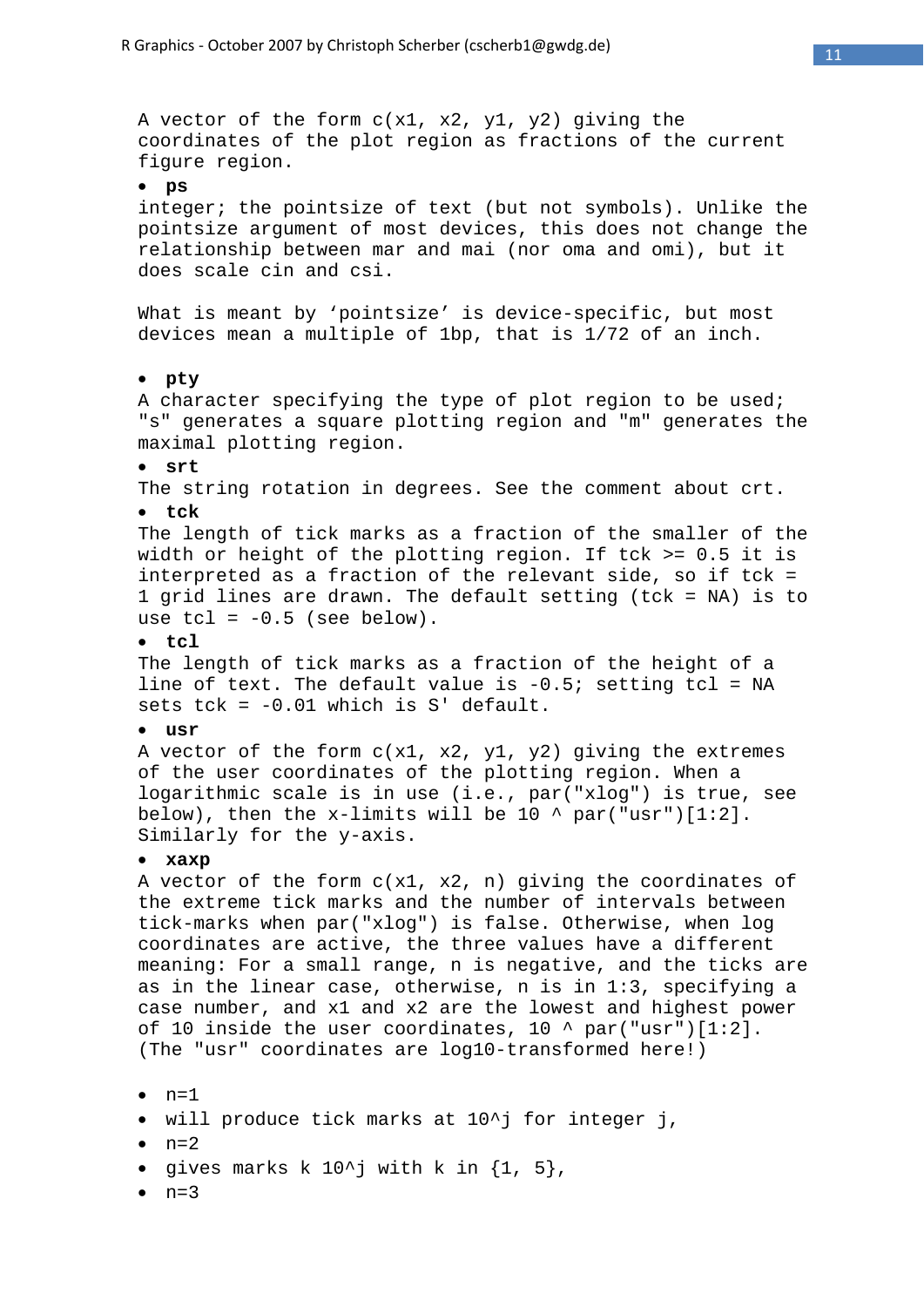- gives marks k 10^j with k in  $\{1, 2, 5\}.$
- See axTicks() for a pure R implementation of this.

This parameter is reset when a user coordinate system is set up, for example by starting a new page or by calling plot.window or setting par("usr"): n is taken from par("lab"). It affects the default behaviour of subsequent calls to axis for sides 1 or 3.

### • **xaxs**

The style of axis interval calculation to be used for the xaxis. Possible values are "r", "i", "e", "s", "d". The styles are generally controlled by the range of data or xlim, if given. Style "r" (regular) first extends the data range by 4 percent and then finds an axis with pretty labels that fits within the range. Style "i" (internal) just finds an axis with pretty labels that fits within the original data range. Style "s" (standard) finds an axis with pretty labels within which the original data range fits. Style "e" (extended) is like style "s", except that it is also ensures that there is room for plotting symbols within the bounding box. Style "d" (direct) specifies that the current axis should be used on subsequent plots. (Only "r" and "i" styles are currently implemented)

### • **xaxt**

A character which specifies the x axis type. Specifying "n" suppresses plotting of the axis. The standard value is "s": for compatibility with S values "l" and "t" are accepted but are equivalent to "s": any value other than "n" implies plotting.

#### • **xlog**

A logical value (see log in plot.default). If TRUE, a logarithmic scale is in use (e.g., after plot( $*$ , log = "x")). For a new device, it defaults to FALSE, i.e., linear scale.

#### • **xpd**

A logical value or NA. If FALSE, all plotting is clipped to the plot region, if TRUE, all plotting is clipped to the figure region, and if NA, all plotting is clipped to the device region.

## • **yaxp**

A vector of the form  $c(y1, y2, n)$  giving the coordinates of the extreme tick marks and the number of intervals between tick-marks unless for log coordinates, see xaxp above.

#### • **yaxs**

The style of axis interval calculation to be used for the yaxis. See xaxs above.

#### • **yaxt**

A character which specifies the y axis type. Specifying "n" suppresses plotting.

• **ylog**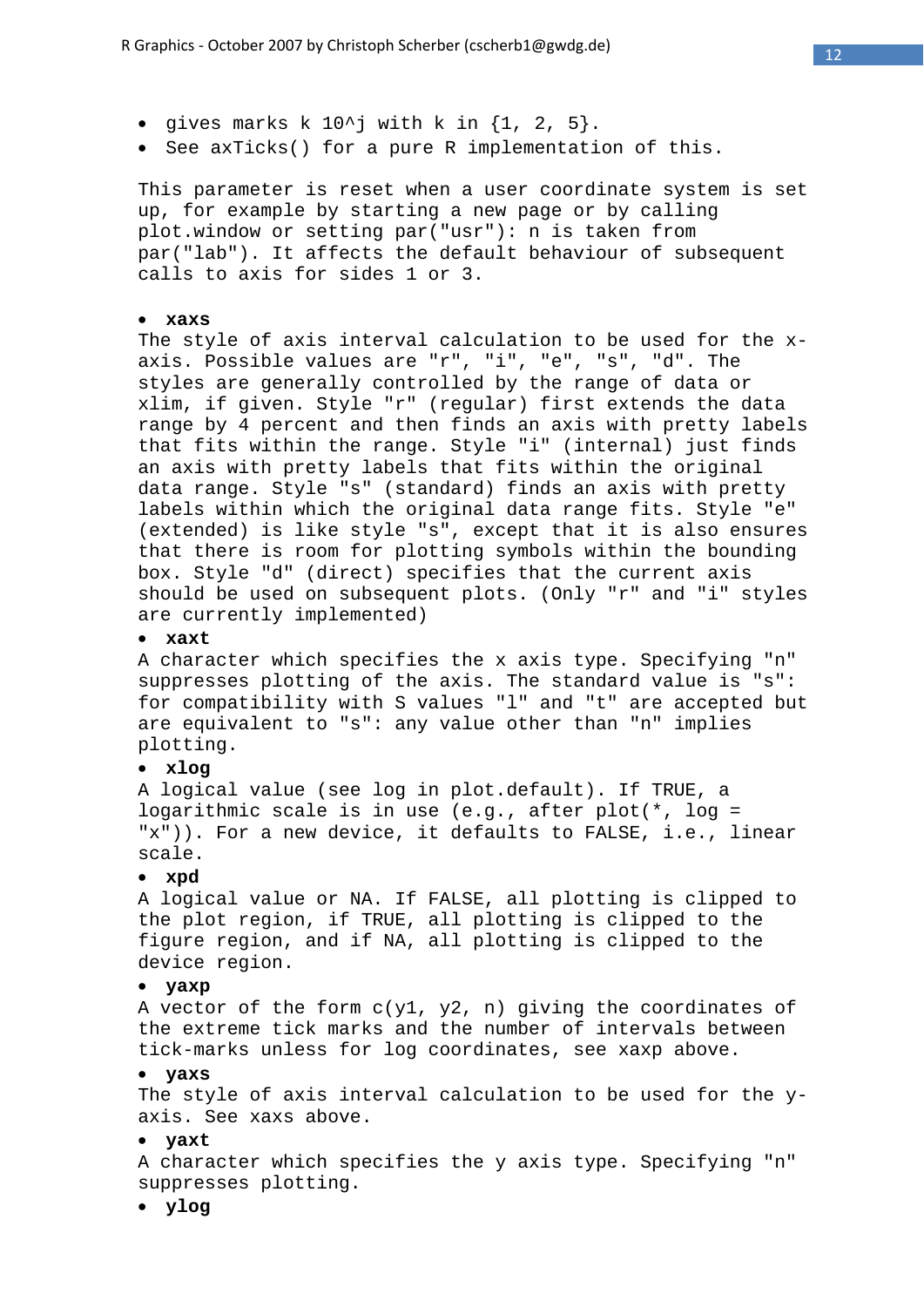A logical value; see xlog above.

#### • **Color Specification**

Colors can be specified in several different ways. The simplest way is with a character string giving the color name (e.g., "red"). A list of the possible colors can be obtained with the function colors. Alternatively, colors can be specified directly in terms of their RGB components with a string of the form "#RRGGBB" where each of the pairs RR, GG, BB consist of two hexadecimal digits giving a value in the range 00 to FF. Colors can also be specified by giving an index into a small table of colors, the palette. This provides compatibility with S. Index 0 corresponds to the background color.

Additionally, "transparent" or (integer) NA is transparent, useful for filled areas (such as the background!), and just invisible for things like lines or text. Semi-transparent colors are available for use on devices that support them.

The functions **rgb**, **hsv**, **hcl**, **gray** and **rainbow** provide additional ways of generating colors.

#### • **Line Type Specification**

Line types can either be specified by giving an index into a small built-in table of line types (1 = solid, 2 = dashed, etc, see lty above) or directly as the lengths of on/off stretches of line. This is done with a string of an even number (up to eight) of characters, namely non-zero (hexadecimal) digits which give the lengths in consecutive positions in the string. For example, the string "33" specifies three units on followed by three off and "3313" specifies three units on followed by three off followed by one on and finally three off. The 'units' here are (on most devices) proportional to lwd, and with lwd = 1 are in pixels or points or 1/96 inch.

The five standard dash-dot line types (lty = 2:6) correspond to c("44", "13", "1343", "73", "2262").

Note that NA is not a valid value for lty.

Prior to R 2.4.0, zero hex digits were accepted and handled in a device-dependent way, e.g. X11() mapped them to one, pdf() regarded zero as terminating the string and windows() gave a zero-length stretch.

#### **Colors**

Here is a list of colors that can be used with R; the list can also be reproduced using **colors()**: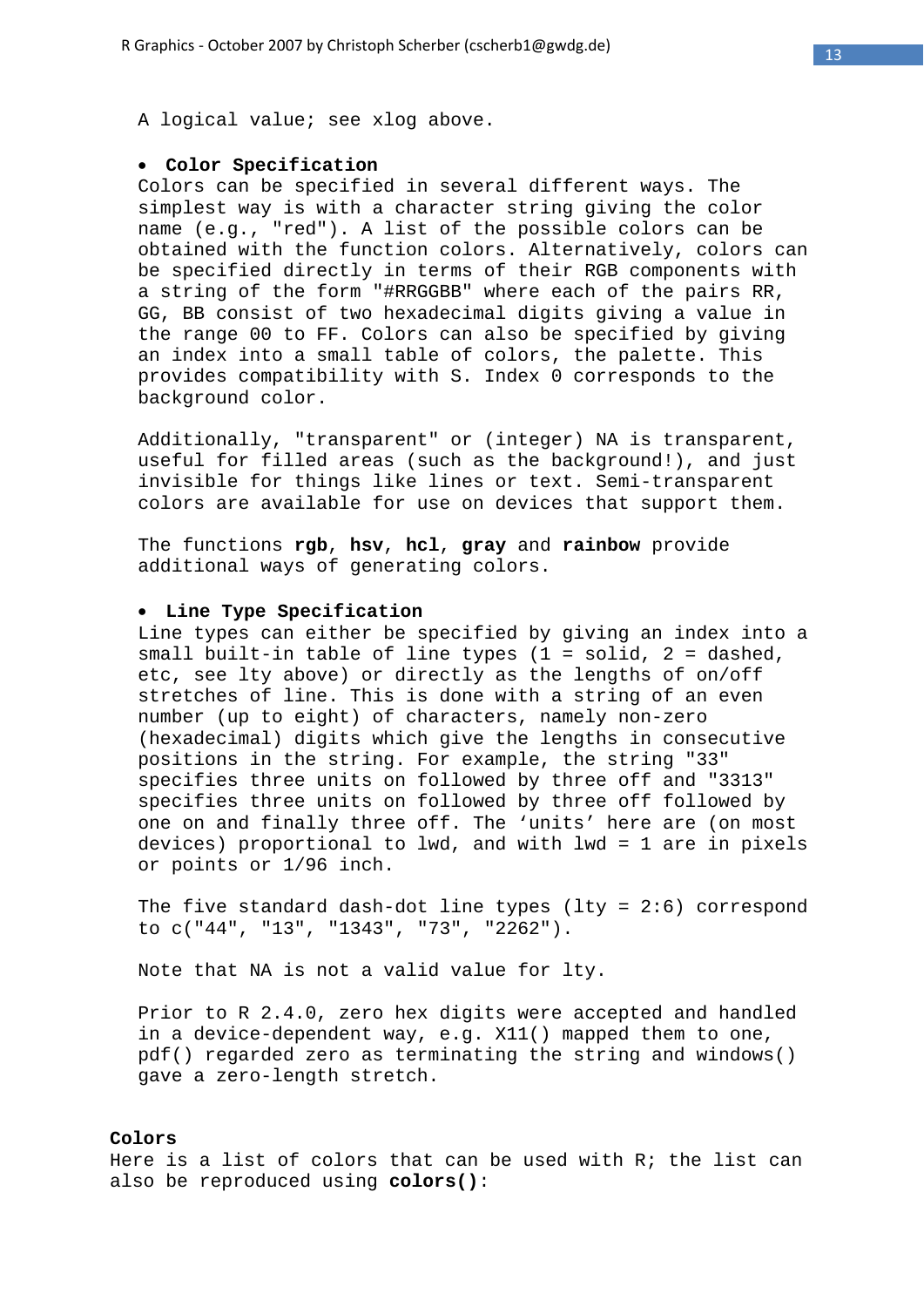[1] "white" "aliceblue" "antiquewhite" [4] "antiquewhite1" "antiquewhite2" "antiquewhite3" "antiquewhite4" "aquamarine" "aquamarine1"<br>"aquamarine2" "aquamarine3" "aquamarine4" [10] "aquamarine2" "aquamarine3" "aquamarine4" [13] "azure" "azure1" "azure2" [16] "azure3" "azure4" "beige" [19] "bisque" "bisque1" "bisque2" [22] "bisque3" "bisque4" "black" [25] "blanchedalmond" "blue" "blue1" [28] "blue2" "blue3" "blue4" [31] "blueviolet" "brown" "brown1" [34] "brown2" "brown3" "brown4" [37] "burlywood" "burlywood1" "burlywood2" [40] "burlywood3" "burlywood4" "cadetblue" [43] "cadetblue1" "cadetblue2" "cadetblue3" [46] "cadetblue4" "chartreuse" "chartreuse1" eral creative contracts.<br>
[49] "chartreuse2" "chartreuse3" "chartreuse4" [52] "chocolate" "chocolate" "chocolate2" [52] "chocolate" "chocolate1" "chocolate2" [55] "chocolate3" "chocolate4" "coral" [58] "coral1" "coral2" "coral3" [61] "coral4" "cornflowerblue" "cornsilk" [64] "cornsilk1" "cornsilk2" "cornsilk3" er a cornsilate the cornsilate to the cornsilate of the cornsistency of the cornsistency of the cornsistency of the cornsistency of the cornsistency of the cornsistency of the cornsistency of the corns of the corns of the [70] "cyan2" "cyan3" "cyan4" [73] "darkblue" "darkcyan" "darkgoldenrod" [76] "darkgoldenrod1" "darkgoldenrod2" "darkgoldenrod3" [79] "darkgoldenrod4" "darkgray" "darkgreen" [82] "darkgrey" "darkkhaki" "darkmagenta" [85] "darkolivegreen" "darkolivegreen1" "darkolivegreen2" [88] "darkolivegreen3" "darkolivegreen4" "darkorange" [91] "darkorange1" "darkorange2" "darkorange3" [94] "darkorange4" "darkorchid" "darkorchid1" [97] "darkorchid2" "darkorchid3" "darkorchid4" [100] "darkred" "darksalmon" "darkseagreen" [103] "darkseagreen1" "darkseagreen2" "darkseagreen3" [106] "darkseagreen4" "darkslateblue" "darkslategray" [109] "darkslategray1" "darkslategray2" "darkslategray3" [112] "darkslategray4" "darkslategrey" "darkturquoise" [115] "darkviolet" "deeppink" "deeppink1" [118] "deeppink2" "deeppink3" "deeppink4" [121] "deepskyblue" "deepskyblue1" "deepskyblue2" 121] "deepskyblue" | "deepskyblue1" | "deepskyblue2"<br>124] "deepskyblue3" | "deepskyblue4" | "dimgray" | "dimgrey" | "dodgerblue" | "dodgerblue1" [127] "dimgrey" "dodgerblue" "dodgerblue1" [130] "dodgerblue2" "dodgerblue3" "dodgerblue4" [133] "firebrick" "firebrick1" "firebrick2" [136] "firebrick3" "firebrick4" "floralwhite" [139] "forestgreen" "gainsboro" "ghostwhite"<br>[142] "gold" "goldl" "gold2" [142] "gold" "gold1" "gold2" [145] "gold3" "gold4" "goldenrod" [148] "goldenrod1" "goldenrod2" "goldenrod3" [151] "goldenrod4" "gray" "gray0" [154] "gray1" "gray2" "gray3" [157] "gray4" "gray5" "gray6" [160] "gray7" "gray8" "gray9" [163] "gray10" "gray11" "gray12" [166] "gray13" "gray14" "gray15" [169] "gray16" "gray17" "gray18" [172] "gray19" "gray20" "gray21" [175] "gray22" "gray23" "gray24" [178] "gray25" "gray26" "gray27" [181] "gray28" "gray29" "gray30" [184] "gray31" "gray32" "gray33"

[187] "gray34" "gray35" "gray36"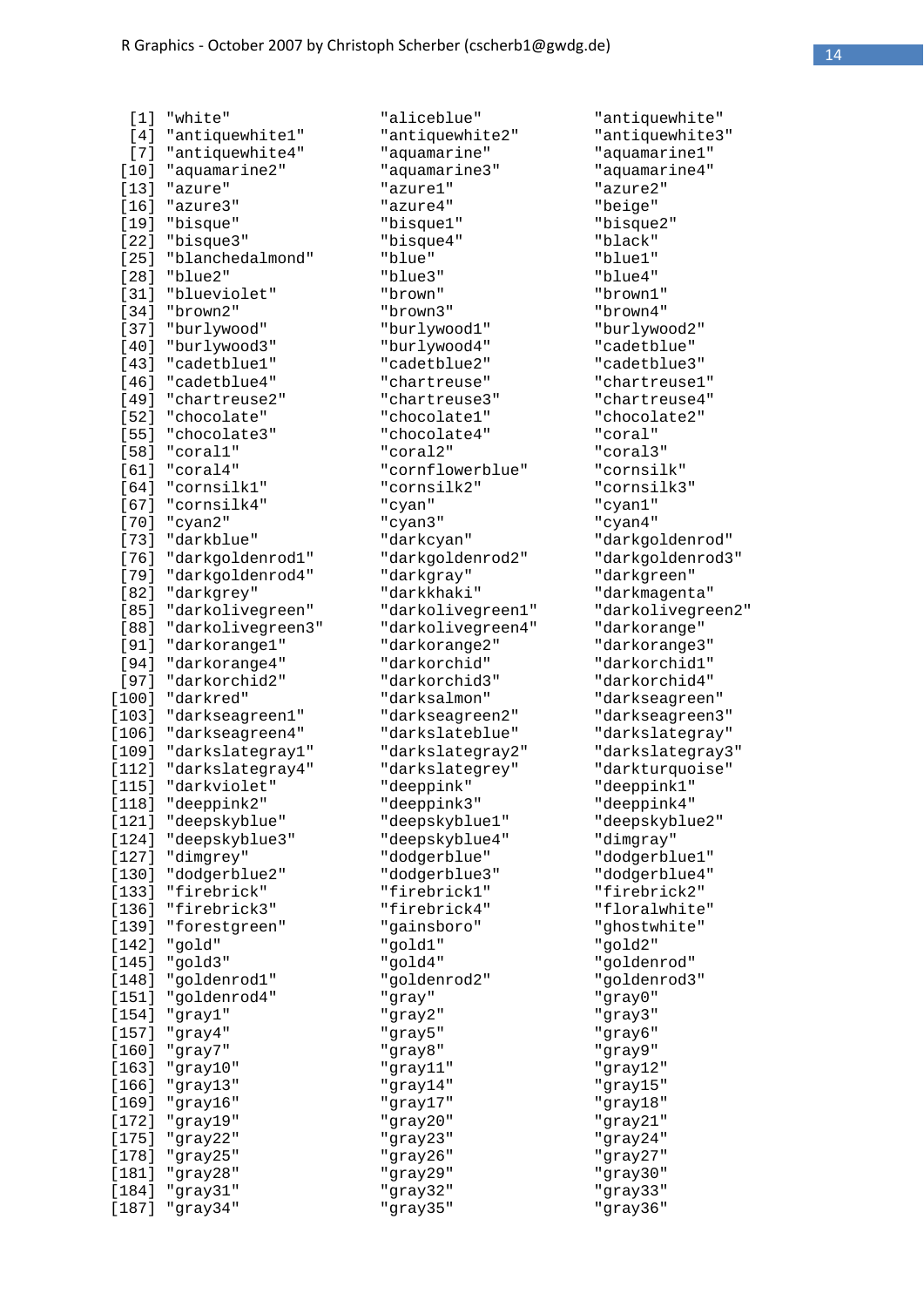| $[190]$ | "gray37"       | "gray38"                  | "gray39"                   |
|---------|----------------|---------------------------|----------------------------|
| [193]   | " $gray40"$    | "gray41"                  | "gray42"                   |
| $[196]$ | "gray43"       | "gray44"                  | "gray45"                   |
| $[199]$ | "gray46"       | "gray47"                  | "gray48"                   |
| $[202]$ | "gray49"       | "gray50"                  | "gray51"                   |
| [205]   | "gray52"       | "gray53"                  | "gray54"                   |
| $[208]$ | "gray55"       | "gray56"                  | "gray57"                   |
| $[211]$ | "gray58"       | "gray59"                  | "gray60"                   |
|         | [214] "gray61" | "gray62"                  | "gray63"                   |
| $[217]$ | "gray64"       | "gray65"                  | "gray66"                   |
| $[220]$ | "gray67"       | "gray68"                  | "gray69"                   |
| $[223]$ | "gray70"       | "gray71"                  | "gray72"                   |
| $[226]$ | "gray73"       | "gray74"                  | "gray75"                   |
| $[229]$ | "gray76"       | "gray77"                  | "gray78"                   |
| $[232]$ | "gray79"       | "gray80"                  | "gray81"                   |
| $[235]$ | "gray82"       | "gray83"                  | "gray84"                   |
|         | [238] "gray85" | "gray86"                  |                            |
| $[241]$ |                |                           | "gray87"                   |
|         | "gray88"       | "gray89"                  | "gray90"                   |
| $[244]$ | "gray91"       | "gray92"                  | "gray93"                   |
| $[247]$ | "gray94"       | "gray95"                  | "gray96"                   |
| $[250]$ | "gray97"       | "gray98"                  | "gray99"                   |
| [253]   | "gray100"      | "green"                   | "green1"                   |
| $[256]$ | "green2"       | "green3"                  | "green4"                   |
| $[259]$ | "greenyellow"  | "grey"                    | "grey0"                    |
| $[262]$ | "greyl"        | "grey2"                   | "grey3"                    |
| $[265]$ | "grey4"        | "grey5"                   | "grey6"                    |
|         | [268] "grey7"  | "grey8"                   | "grey9"                    |
| $[271]$ | "grey10"       | "grey11"                  | "grey12"                   |
| $[274]$ | "grey13"       | "grey14"                  | "grey15"                   |
| $[277]$ | "grey16"       | "grey17"                  | "grey18"                   |
| $[280]$ | "grey19"       | "grey20"                  | "grey21"                   |
| [283]   | "grey22"       | "grey23"                  | "grey24"                   |
| $[286]$ | "grey25"       | "grey26"                  | "grey27"                   |
| $[289]$ | "grey28"       | "grey29"                  | "grey30"                   |
| $[292]$ | "grey31"       | "grey32"                  | "grey33"                   |
| $[295]$ | "grey34"       | "grey35"                  | "grey36"                   |
| $[298]$ | "grey37"       | "grey38"                  | "grey39"                   |
| $[301]$ | "grey40"       | "grey41"                  | "grey42"                   |
| [304]   | "grey43"       | "grey44"                  | "grey45"                   |
| [307]   | "grey46"       | "grey47"                  | "grey48"                   |
| [310]   | "grey49"       | "grey50"                  | "grey51"                   |
| [313]   | "grey52"       | "grey53"                  | "grey54"                   |
| $[316]$ | "grey55"       | "grey56"                  | "grey57"                   |
| $[319]$ | "grey58"       | "grey59"                  | "grey60"                   |
| [322]   | "grey61"       | "grey62"                  | "grey63"                   |
| [325]   | "grey64"       | "grey65"                  | "grey66"                   |
| [328]   | "grey67"       | "grey68"                  | "grey69"                   |
| [331]   | "grey70"       | "grey71"                  | "grey72"                   |
| [334]   | "grey73"       | "grey74"                  | "grey75"                   |
| [337]   | "grey76"       | "grey77"                  | "grey78"                   |
| [340]   | "grey79"       | "grey80"                  | "grey81"                   |
| [343]   | "grey82"       | "grey83"                  | "grey84"                   |
| $[346]$ | "grey85"       | "grey86"                  | "grey87"                   |
|         | [349] "grey88" | "grey89"                  | "grey90"                   |
| [352]   | "grey91"       | "grey92"                  | "grey93"                   |
| [355]   | "grey94"       | "grey95"                  | "grey96"                   |
| [358]   | "grey97"       | "grey98"                  | "grey99"                   |
| [361]   |                |                           |                            |
| [364]   | "grey100"      | "honeydew"<br>"honeydew3" | "honeydew1"<br>"honeydew4" |
| [367]   | "honeydew2"    |                           |                            |
| $[370]$ | "hotpink"      | "hotpink1"                | "hotpink2"<br>"indianred"  |
|         | "hotpink3"     | "hotpink4"                |                            |
| [373]   | "indianred1"   | "indianred2"              | "indianred3"               |
| $[376]$ | "indianred4"   | "ivory"                   | "ivory1"                   |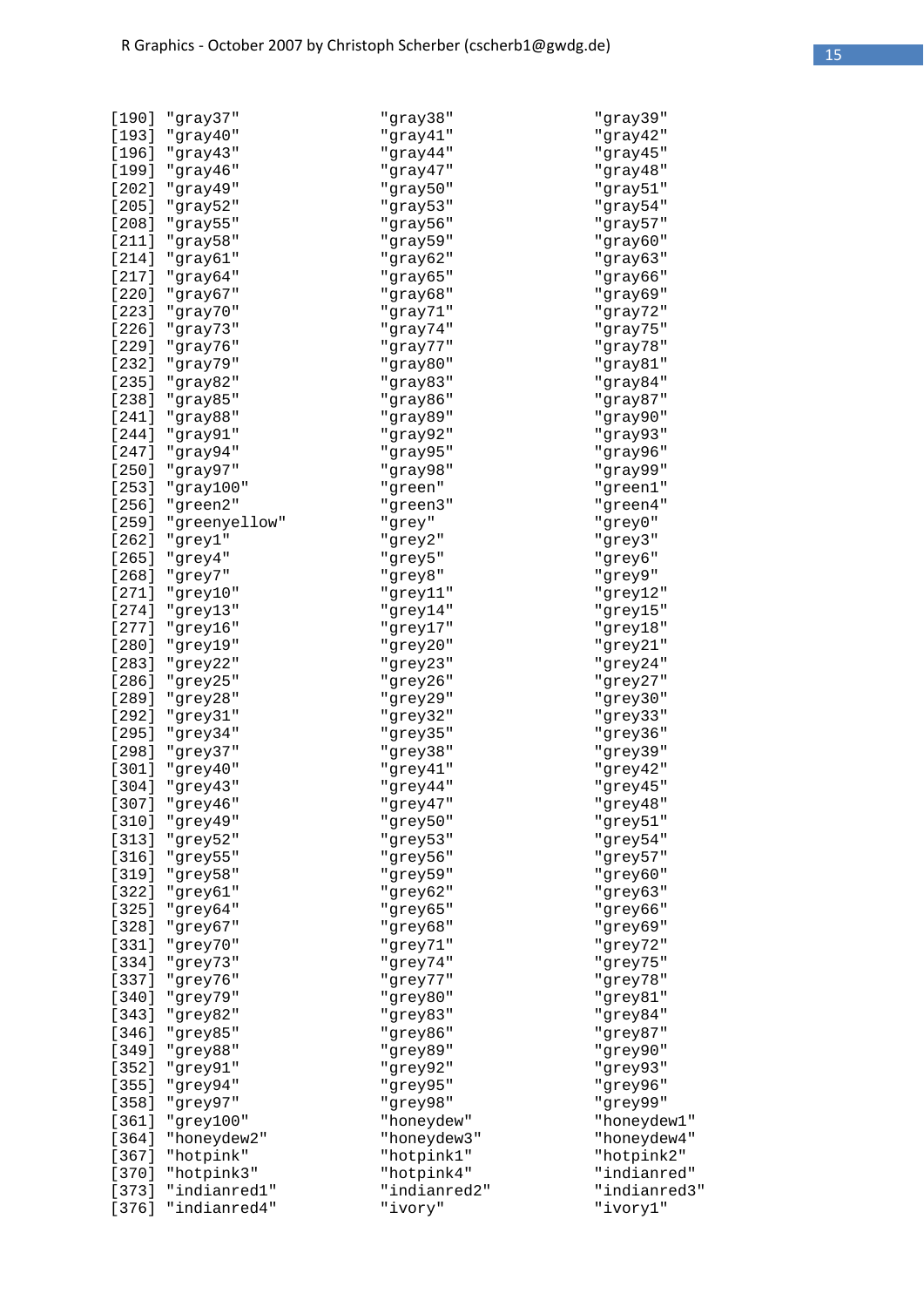[379] "ivory2" "ivory3" "ivory4" [382] "khaki" "khaki1" "khaki2" [385] "khaki3" "khaki4" "lavender" [388] "lavenderblush" "lavenderblush1" "lavenderblush2" [391] "lavenderblush3" "lavenderblush4" [394] "lemonchiffon" "lemonchiffon1" "lemonchiffon2" [397] "lemonchiffon3" "lemonchiffon4" "lightblue" [400] "lightblue1" "lightblue2" "lightblue3" [403] "lightblue4" "lightcoral" "lightcyan" [406] "lightcyan1" "lightcyan2" "lightcyan3" [412] "lightgoldenrod2" "lightgoldenrod3" "lightgolden<br>[415] "lightgoldenrodyellow" "lightgray" "lightgreen" [415] "lightgoldenrodyellow" "lightgray" "lightgreen"<br>[418] "lightqrey" "lightpink" "lightpinkl" [418] "lightgrey" "lightpink"<br>[421] "lightpink2" "lightpink3" [421] "lightpink2" "lightpink3" "lightpink4" [424] "lightsalmon" "lightsalmon1" "lightsalmon2" [427] "lightsalmon3" "lightsalmon4" "lightseagreen" [430] "lightskyblue" "lightskyblue1" "lightskyblue2"<br>[433] "lightskyblue3" "lightskyblue4" "lightslateblue" [433] "lightskyblue3" "lightskyblue4"<br>[436] "lightslategray" "lightslategrey" [436] "lightslategray" "lightslategrey" "lightsteelblue" [439] "lightsteelblue1" "lightsteelblue2" "lightsteelblue3" [442] "lightsteelblue4" "lightyellow" "lightyellow1" [445] "lightyellow2" "lightyellow3" "lightyellow4" [448] "limegreen" "linen" "magenta" [451] "magenta1" "magenta2" "magenta3" [454] "magenta4" "maroon" "maroon1" [457] "maroon2" "maroon3" "maroon4" [460] "mediumaquamarine" "mediumblue" "mediumorchid" [463] "mediumorchid1" "mediumorchid2" "mediumorchid3" [466] "mediumorchid4" "mediumpurple" "mediumpurple1" [469] "mediumpurple2" "mediumpurple3" "mediumpurple4" [472] "mediumseagreen" "mediumslateblue" "mediumspringgreen"<br>[475] "mediumturquoise" "mediumvioletred" "midnightblue" [475] "mediumturquoise" "mediumvioletred" "midnightblue" [478] "mintcream" "mistyrose" "mistyrose1" [481] "mistyrose2" "mistyrose3" "mistyrose4" [484] "moccasin" "navajowhite" "navajowhite1" [487] "navajowhite2" "navajowhite3" "navajowhite4" [490] "navy" "navyblue" "oldlace" [493] "olivedrab" "olivedrab1" "olivedrab2" [496] "olivedrab3" "olivedrab4" "orange" [499] "orange1" "orange2" "orange3" [502] "orange4" "orangered" "orangered1" [505] "orangered2" "orangered3" "orangered4" [508] "orchid" "orchid1" "orchid2" [511] "orchid3" "orchid4" "palegoldenrod" [514] "palegreen" "palegreen1" "palegreen2" [517] "palegreen3" "palegreen4" "paleturquoise" [520] "paleturquoise1" "paleturquoise2" "paleturquoise3" [523] "paleturquoise4" "palevioletred" "palevioletred1" [526] "palevioletred2" "palevioletred3" "palevioletred4" [529] "papayawhip" "peachpuff" "peachpuff1" [532] "peachpuff2" "peachpuff3" "peachpuff4" [535] "peru" "pink" "pink1"<br>[538] "pink2" "pink3" "pink4" [538] "pink2" "pink3" "pink4" [541] "plum" "plum1" "plum2" [544] "plum3" "plum4" "powderblue" [547] "purple" "purple1" "purple2" [550] "purple3" "purple4" "red" [553] "red1" "red2" "red3" [556] "red4" "rosybrown" "rosybrown1" [559] "rosybrown2" "rosybrown3" "rosybrown4" [562] "royalblue" "royalblue1" "royalblue2" [565] "royalblue3" "royalblue4" "saddlebrown"

"lightgoldenrod" "lightgoldenrod1"<br>"lightgoldenrod3" "lightgoldenrod4"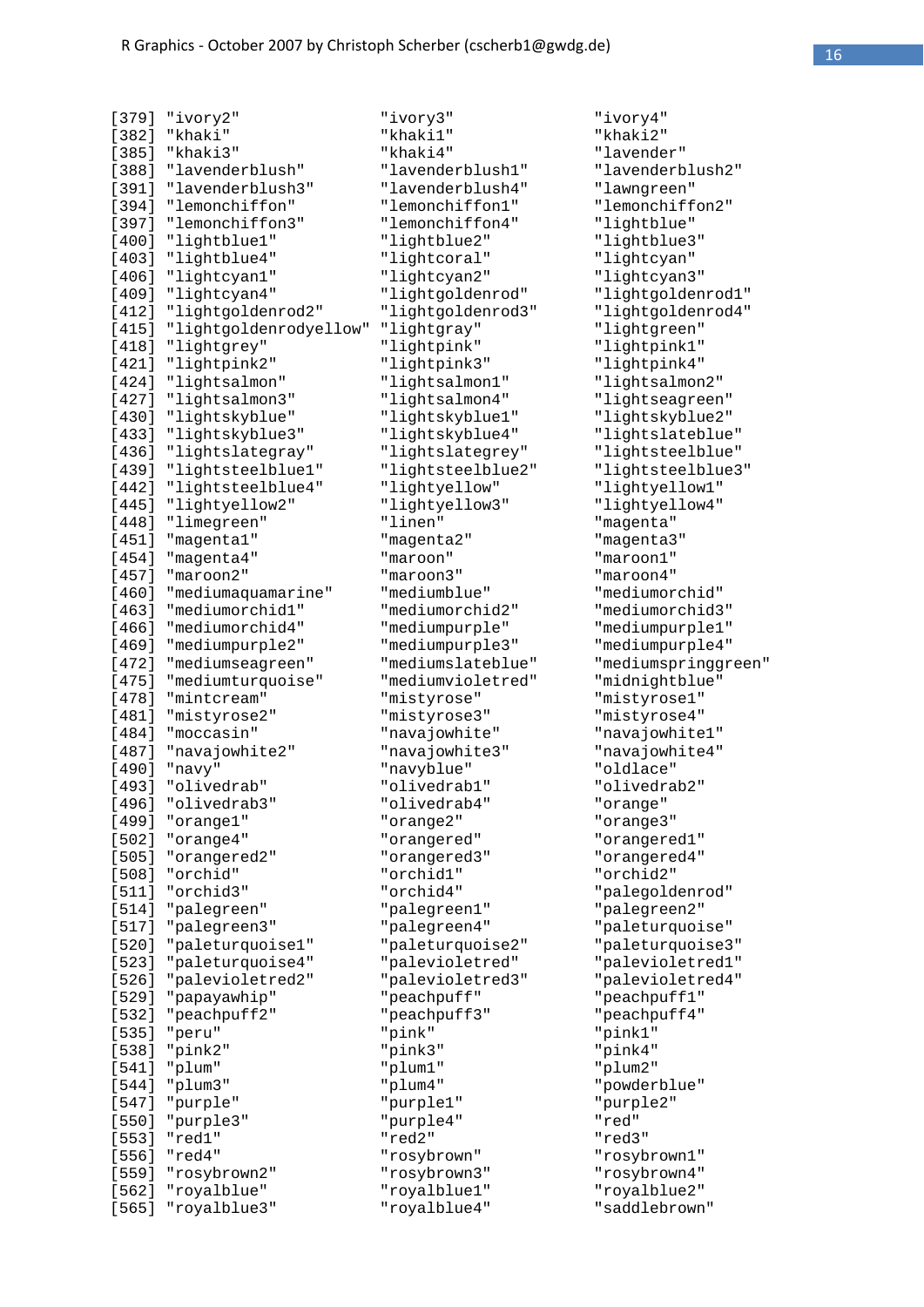| $[568]$ | "salmon"       | "salmon1"      | "salmon2"      |
|---------|----------------|----------------|----------------|
| $[571]$ | "salmon3"      | "salmon4"      | "sandybrown"   |
| $[574]$ | "seagreen"     | "seagreen1"    | "seagreen2"    |
| $[577]$ | "seagreen3"    | "seagreen4"    | "seashell"     |
| $[580]$ | "seashell1"    | "seashell2"    | "seashell3"    |
| $[583]$ | "seashell4"    | "sienna"       | "siennal"      |
| $[586]$ | "sienna2"      | "sienna3"      | "sienna4"      |
| $[589]$ | "skyblue"      | "skyblue1"     | "skyblue2"     |
| $[592]$ | "skyblue3"     | "skyblue4"     | "slateblue"    |
| $[595]$ | "slateblue1"   | "slateblue2"   | "slateblue3"   |
| [598]   | "slateblue4"   | "slategray"    | "slategray1"   |
| $[601]$ | "slategray2"   | "slategray3"   | "slategray4"   |
| $[604]$ | "slategrey"    | "snow"         | "snow1"        |
| $[607]$ | "snow2"        | $"$ snow $3"$  | "snow4"        |
| $[610]$ | "springgreen"  | "springgreen1" | "springgreen2" |
| $[613]$ | "springgreen3" | "springgreen4" | "steelblue"    |
| $[616]$ | "steelblue1"   | "steelblue2"   | "steelblue3"   |
| $[619]$ | "steelblue4"   | "tan"          | "tan1"         |
| $[622]$ | "tan2"         | "tan3"         | "tan4"         |
| [625]   | "thistle"      | "thistle1"     | "thistle2"     |
| $[628]$ | "thistle3"     | "thistle4"     | "tomato"       |
| [631]   | "tomatol"      | "tomato2"      | "tomato3"      |
| [634]   | "tomato4"      | "turquoise"    | "turquoise1"   |
| [637]   | "turquoise2"   | "turquoise3"   | "turquoise4"   |
| $[640]$ | "violet"       | "violetred"    | "violetred1"   |
| [643]   | "violetred2"   | "violetred3"   | "violetred4"   |
| [646]   | "wheat"        | "wheat1"       | "wheat2"       |
| $[649]$ | "wheat3"       | "wheat4"       | "whitesmoke"   |
| $[652]$ | "yellow"       | "yellow1"      | "yellow2"      |
| [655]   | "yellow3"      | "yellow4"      | "yellowgreen"  |

A nice example of color usage in R is the rainbow() color palette used for plotting a pie chart:

 $pie(rep(1, 24), col = rainbow(24), radius = 0.9)$ 



In addition to the rainbow colors, there are several other built-in color palettes in R: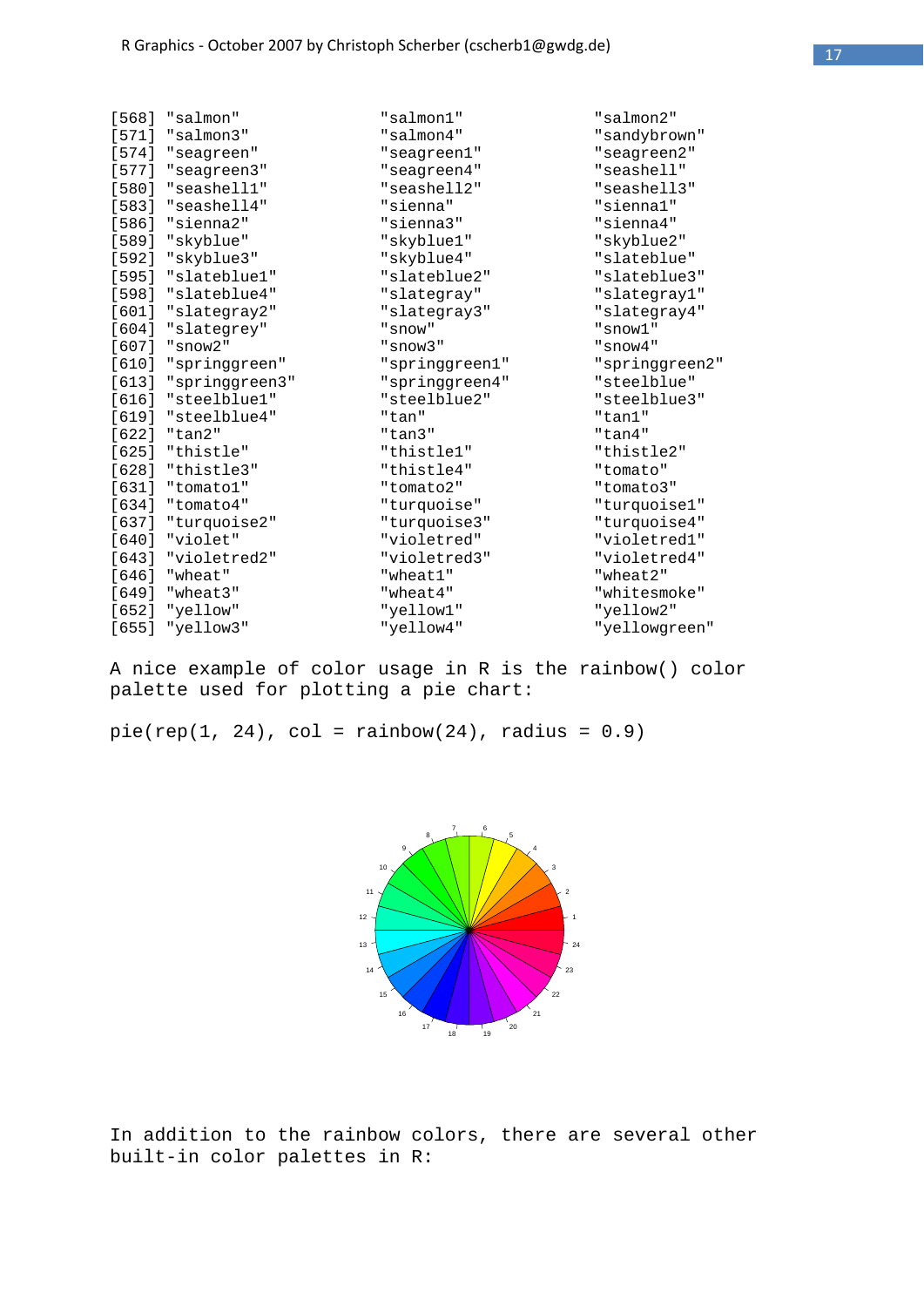

Just for background information, these palettes have been called using

```
demo.pal <- 
   function(n, border = if (n<32) "light gray" else NA, 
            main = paste("color palettes; n=",n), 
            ch.col = c("rainbow(n, start=.7, end=.1)", 
"heat.colors(n)","terrain.colors(n)", "topo.colors(n)", 
"cm.colors(n)")) 
{ 
     nt <- length(ch.col) 
     i <- 1:n; j <- n / nt; d <- j/6; dy <- 2*d 
     plot(i,i+d, type="n", yaxt="n", ylab="", main=main) 
     for (k in 1:nt) { 
         rect(i-.5, (k-1)*j+ dy, i+.4, k*j, 
               col = eval(parse(text=ch.col[k])), border = 
border) 
         text(2*j, k * j +dy/4, ch.col[k]) 
     } 
} 
n <- if(.Device == "postscript") 64 else 16 
demo.pal(n)
```
### **Plotting characters**

Here is an overview of R´s default plotting characters.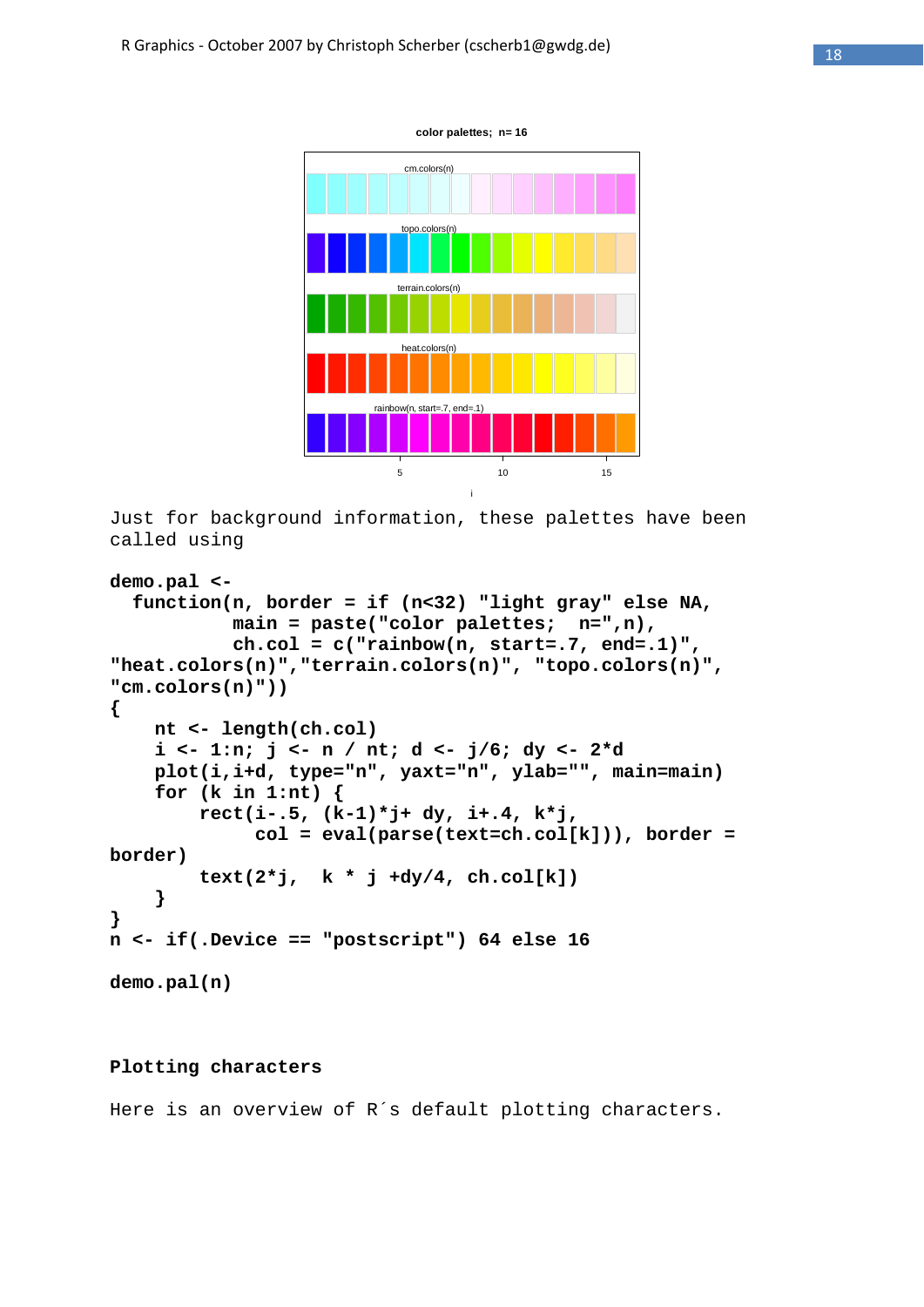

This figure has been created using the pdf() device like this: **pdf(file="C:\\characters.pdf",pointsize=14,width=3,height=7) par(mgp=c(3,0.5,0),tck=0.02,cex.axis=1.3,cex.lab=1.3,lwd=1,las =1) plot(rep(10,25),1:25,pch=1:25,xlim=c(9,11),xlab="",ylab="plott ing characters") text(rep(10.5,25),1:25,1:25)** 

**dev.off()**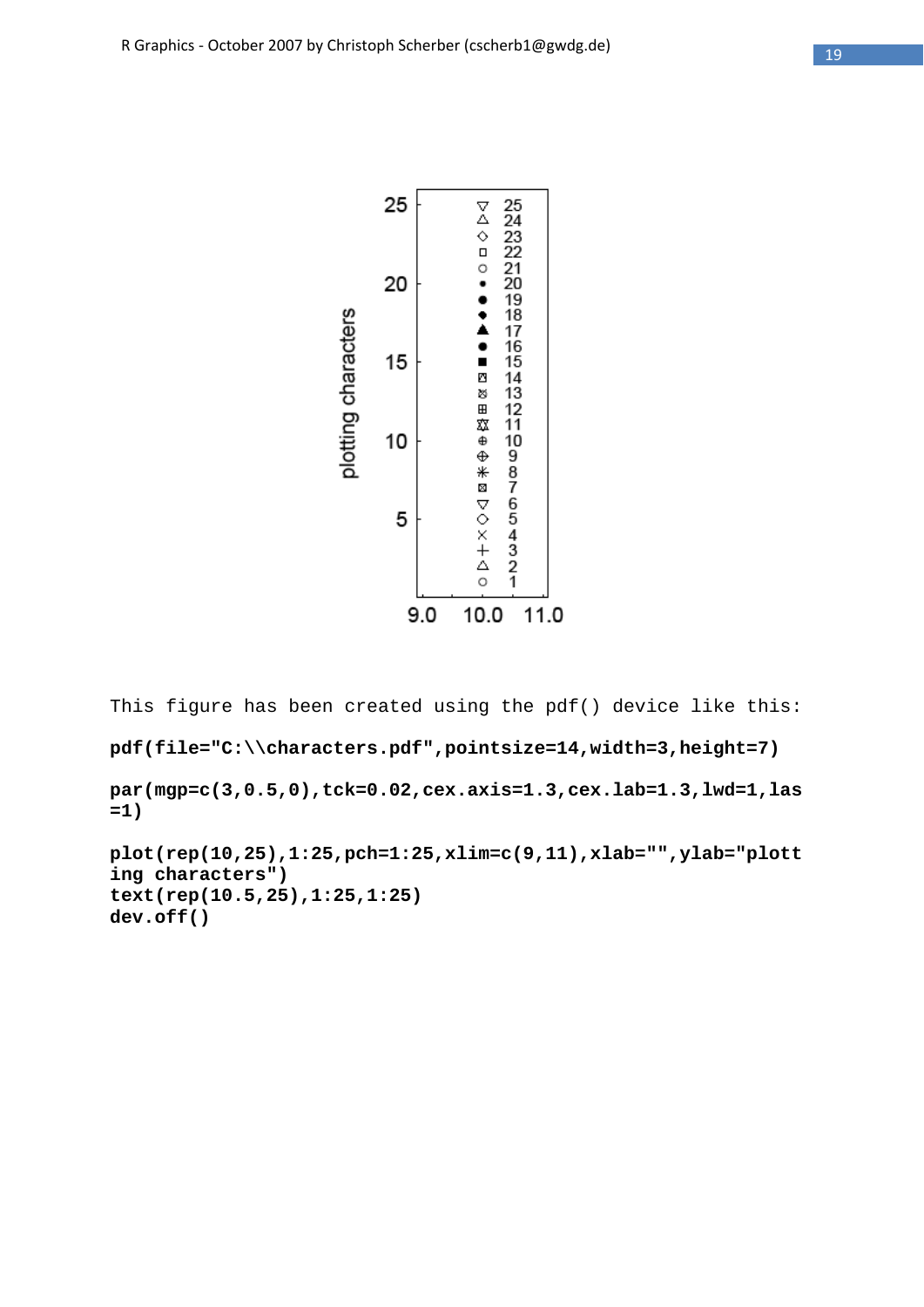Let´s use some of the above-mentioned commands to make our original plot look fancier:

```
par(tck=0.02,las=1,cex.axis=1.3,cex.lab=1.2,mgp=c(3,0.5,0), 
bty="o",bg="lemonchiffon")
```

```
plot(x,y,type="n",axes=F,xlab="",ylab="") 
u <- par("usr") 
rect(u[1],u[3],u[2],u[4],col=rgb(191,226,248,max=255)) 
points(x,y,pch=16,cex=1.3,col=rgb(102,78,145,max=255)) 
axis(1) 
axis(2) 
title(xlab="X-Axis",ylab="Y-Axis") 
abline(lm(y~x),lwd=2,col=rgb(102,78,145,max=255))
```


Here, colors are specified using **rgb()** values directly. **Transparency** of colored components of a plot can also be adjusted, but this is restricted to the **pdf()** device:

```
pdf("G:\\transparency.pdf",pointsize=12) 
par(tck=0.02,las=1,cex.axis=1.3,cex.lab=1.2,mgp=c(3,0.5,0), 
bty="o",bg="lemonchiffon") 
plot(x,y,type="n",axes=F,xlab="",ylab="") 
u <- par("usr") 
points(x,y,pch=16,cex=1.3,col=rgb(102,78,145,max=255)) 
axis(1) 
axis(2) 
title(xlab="X-Axis",ylab="Y-Axis")
```

```
abline(lm(y~x),lwd=2,col=rgb(102,78,145,max=255))
```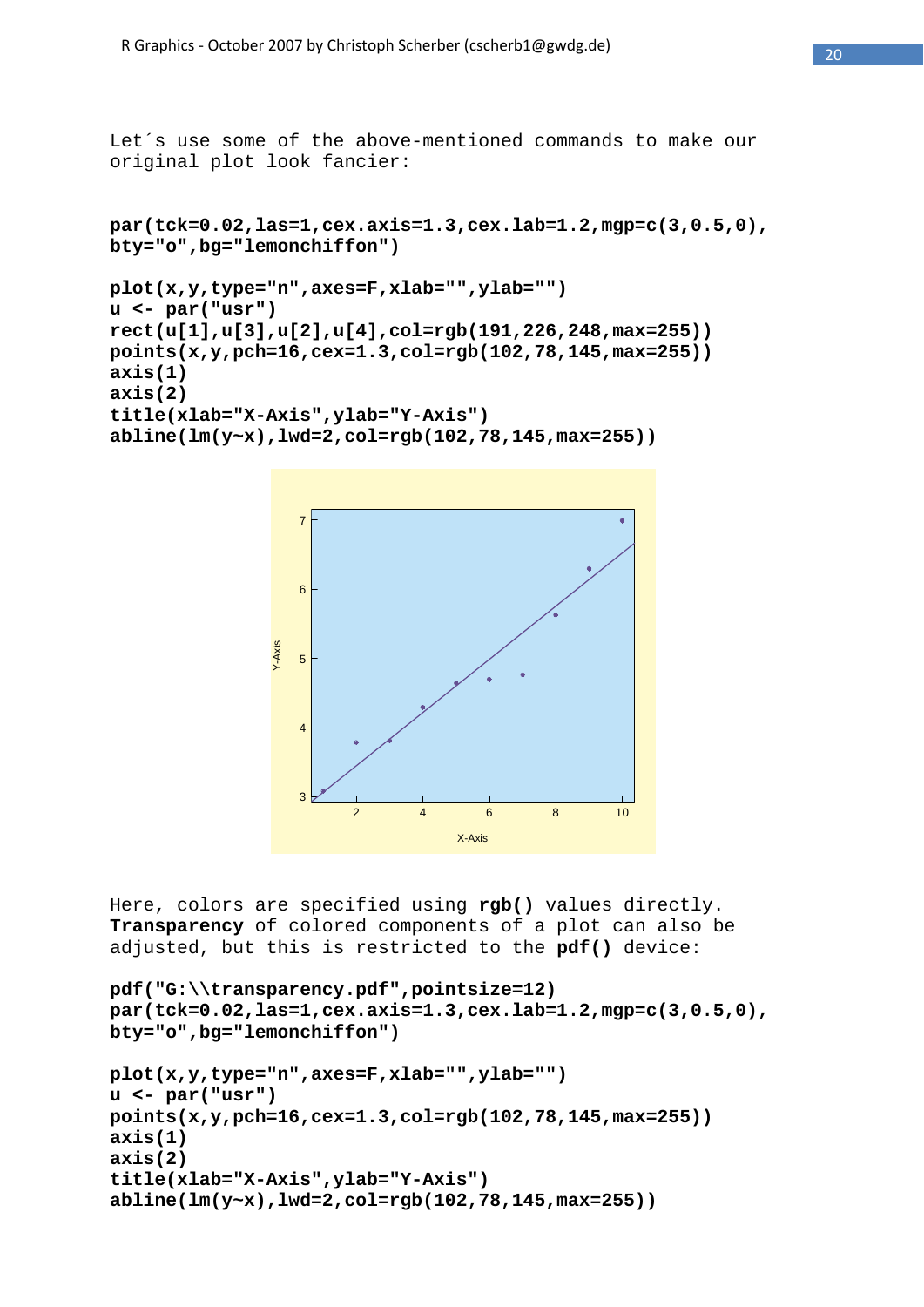```
rect(u[1],u[3],u[2],u[4], 
col=rgb(191/255,226/255,248/255,alpha=0.8), 
border=F) 
box(lwd=2) 
dev.off()
```


Now what most of you will basically struggle with when creating R graphics are some of the basic questions such as:

- How do I change the font size - How do I make lines thicker or thinner, or change the line type - How can I change plotting characters - How do I change the distance between axis notations, axis title(s) and plot margins - How do I control the size of the plot area?

All these questions are not difficult to answer, once you have carefully read through the par() help page.

Here are some solutions, again using our standard plot.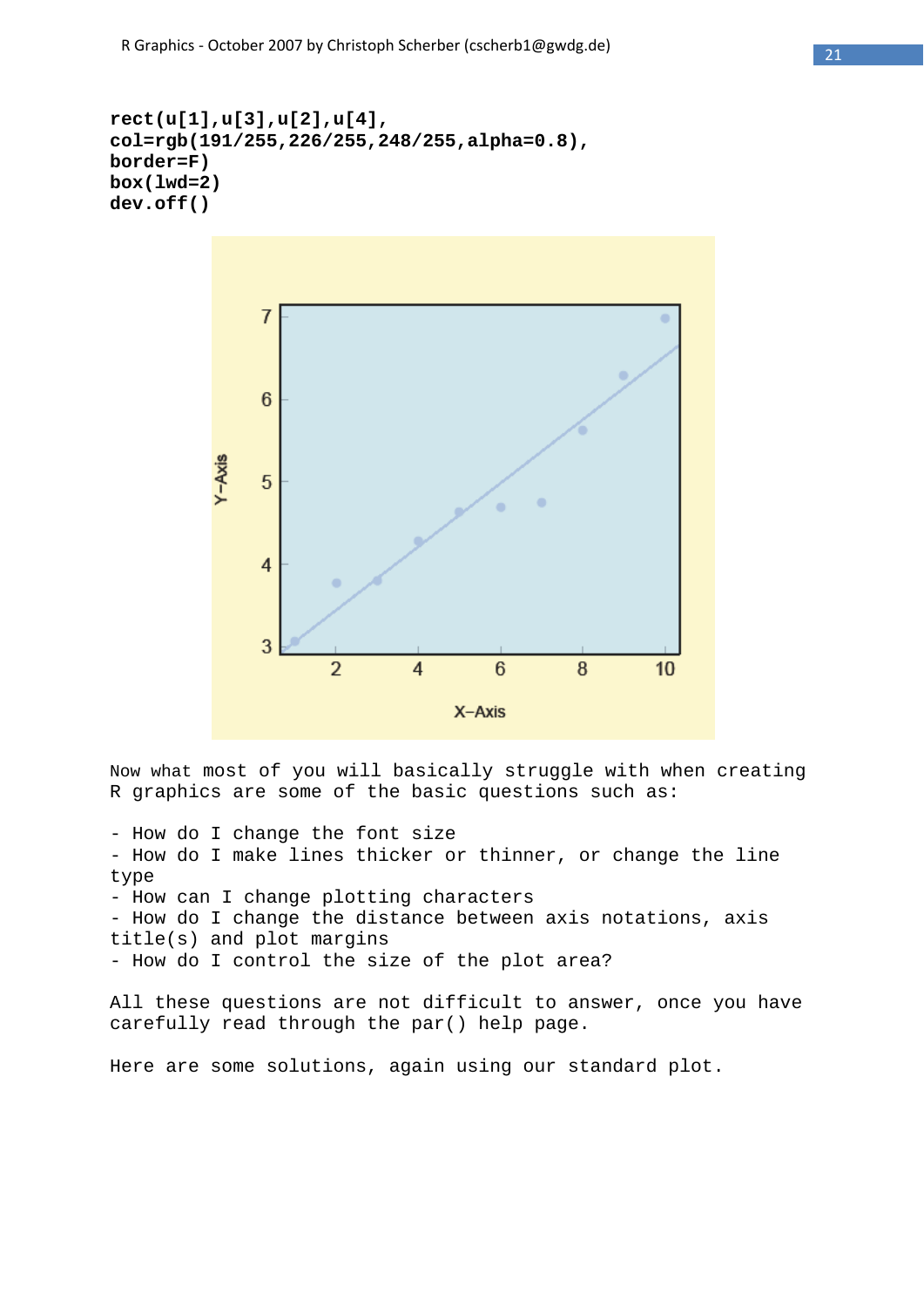Here is the standard plot once more:



It has the basic look of any newly created R graphics object, so it is an ideal example of how to proceed when editing any R graph.

How do I change the font size?

Using **par()**, you can do this using the commands **cex.axis() cex.lab()** and **cex.sub()** 

"**cex**" means "character expansion"; by default, the value is 1, so if we want to increase our font sizes by 1.3, we write **cex(1.3)**, or, using our default graph again:



Let´s see what happens if we exaggerate too much: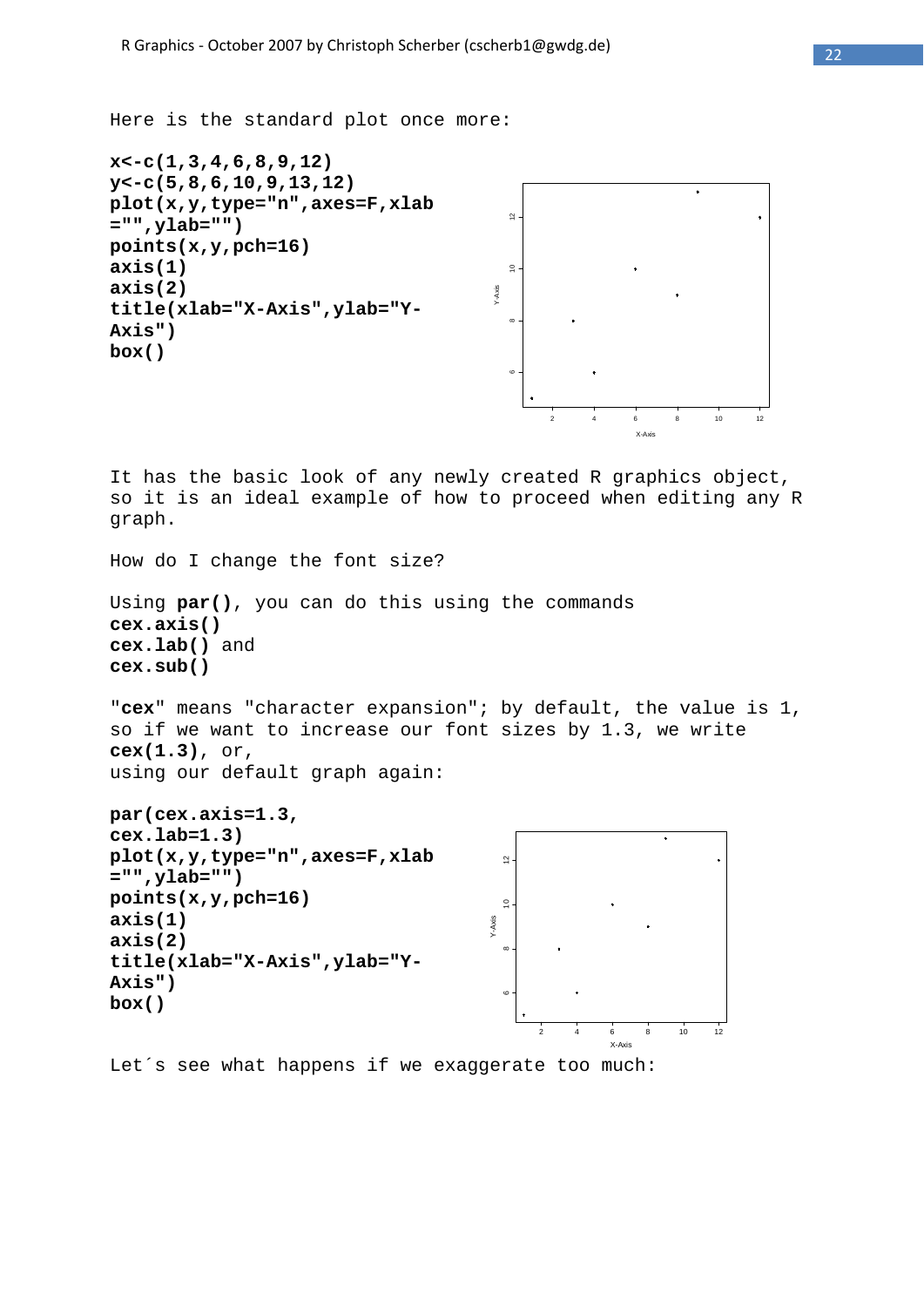

Now the y axis label has vanished, and we need to account for this by changing the size of the plotting device area. You would usually adjust this using the **mar()** command: The standard values for **mar()** are **c(5, 4, 4, 2) + 0.1**, in the direction "bottom", "left","top", "right".

Let´s see what happens if we change these values:

```
par(mar=c(10,6,6,5),cex.axis=
1.3,cex.lab=3) 
plot(x,y,type="n",axes=F,xlab
="",ylab="") 
points(x,y,pch=16) 
axis(1) 
axis(2) 
title(xlab="X-Axis",ylab="Y-
Axis") 
box()
```


This looks alright now; but what if we changed the cex.axis to 3, also?

**par(mar=c(10,6,6,5),cex.axis= 3,cex.lab=3) plot(x,y,type="n",axes=F,xlab ="",ylab="") points(x,y,pch=16) axis(1) axis(2) title(xlab="X-Axis",ylab="Y-Axis") box()** 

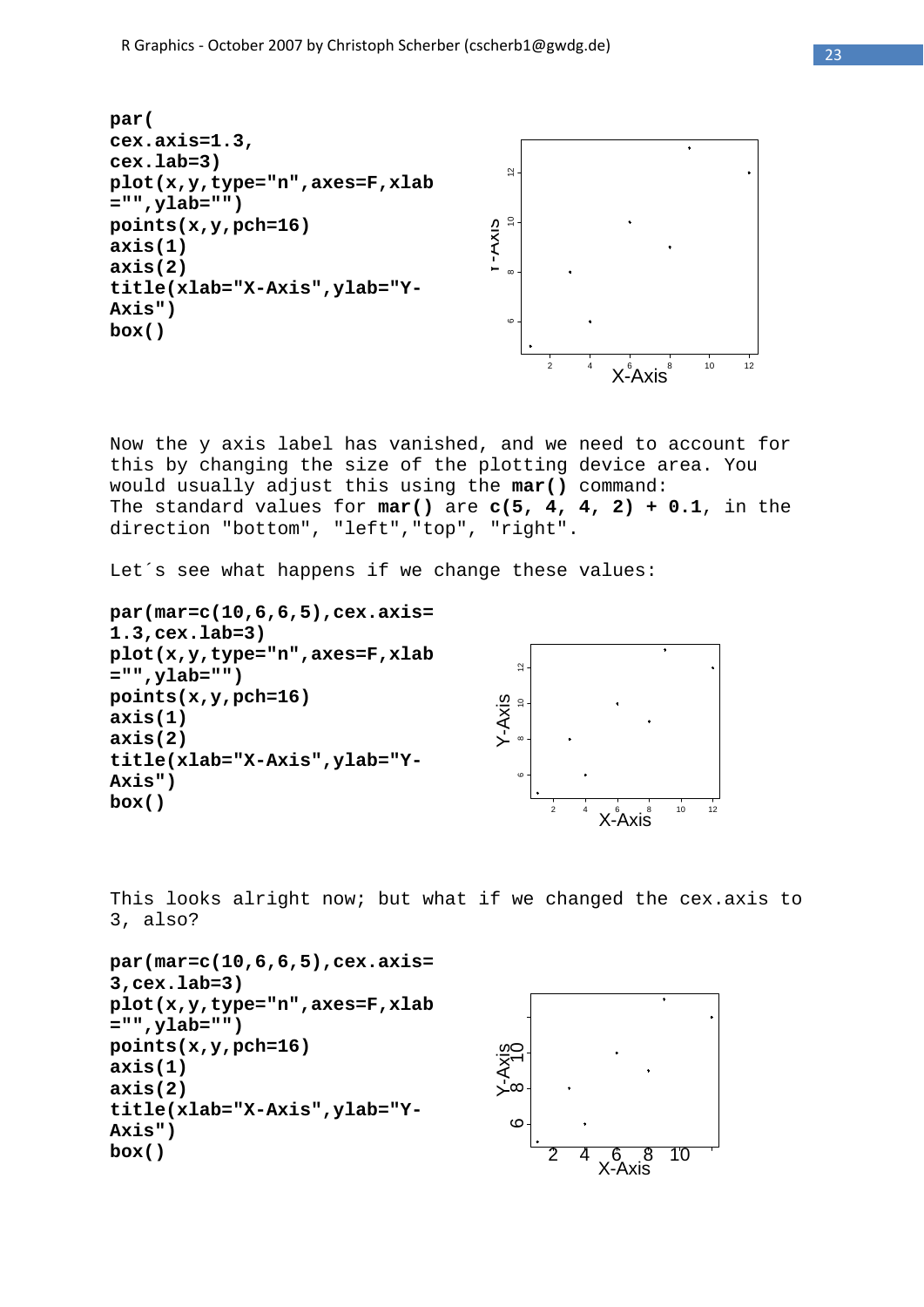Well, now we need another command to change the distances between axis labels and axes. This is done using the **mgp()** command, which says: "How many lines of standard-sized text shall fit outside the plotting area?" Here, it is

(1) How many lines underneath the axis tick labels? (2) How many lines between axis and tick label and (3) How many lines shall the axis line itself be away from the plot?

let us try the following:



Now, again, we need to adjust the plotting area:



If you are not satisfied with the way the axis ticks are written, you can also change this; let us further change several other things such as the rotation of the tickmark labels using **las(),** the orientation of the tickmarks using **tck()**, and the sizes of the plotting characters using **cex()** inside the **points()** command: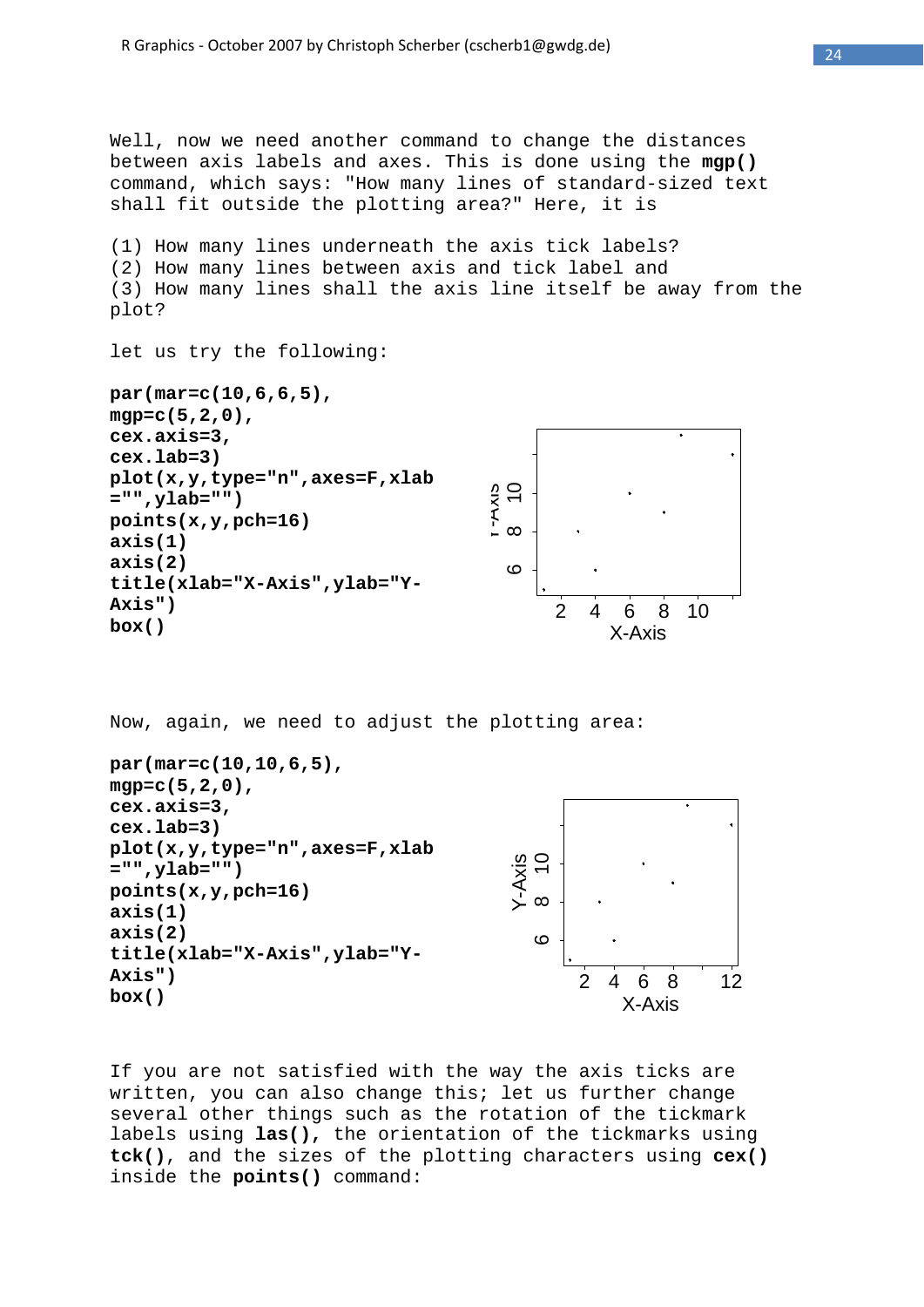```
par(mar=c(6,6,2,1), 
mgp=c(3,1,0), 
cex.axis=1.5, 
cex.lab=1.5, 
las=1, tck=0.02) 
plot(x,y,type="n",axes=F,xlab
="",ylab="") 
points(x,y,pch=16,cex=2) 
axis(1,at=1:12) 
axis(2,at=1:14) 
title(xlab="X-Axis",ylab="Y-
Axis") 
box()
```


Now, finally, let us change the fonts used for overall labelling (**family()** and **font()**), the overall font sizes onsce more using **cex.axis()** and **cex.lab()**, and the line widths using **lwd():**



Another way of dealing with all these above-mentioned things quite conveniently is to use the **pdf** device and directly use the command:

#### **pdf(file="C:\\sample.pdf",pointsize=12)**

followed by additional **par()** commands and in the end a **dev.off()** command like written below:

**par(mar=c(6,6,2,1),mgp=c(3,1,0),las=1,lwd=2) plot(x,y,type="n",axes=F,xlab="",ylab="") points(x,y,pch=16,cex=2)**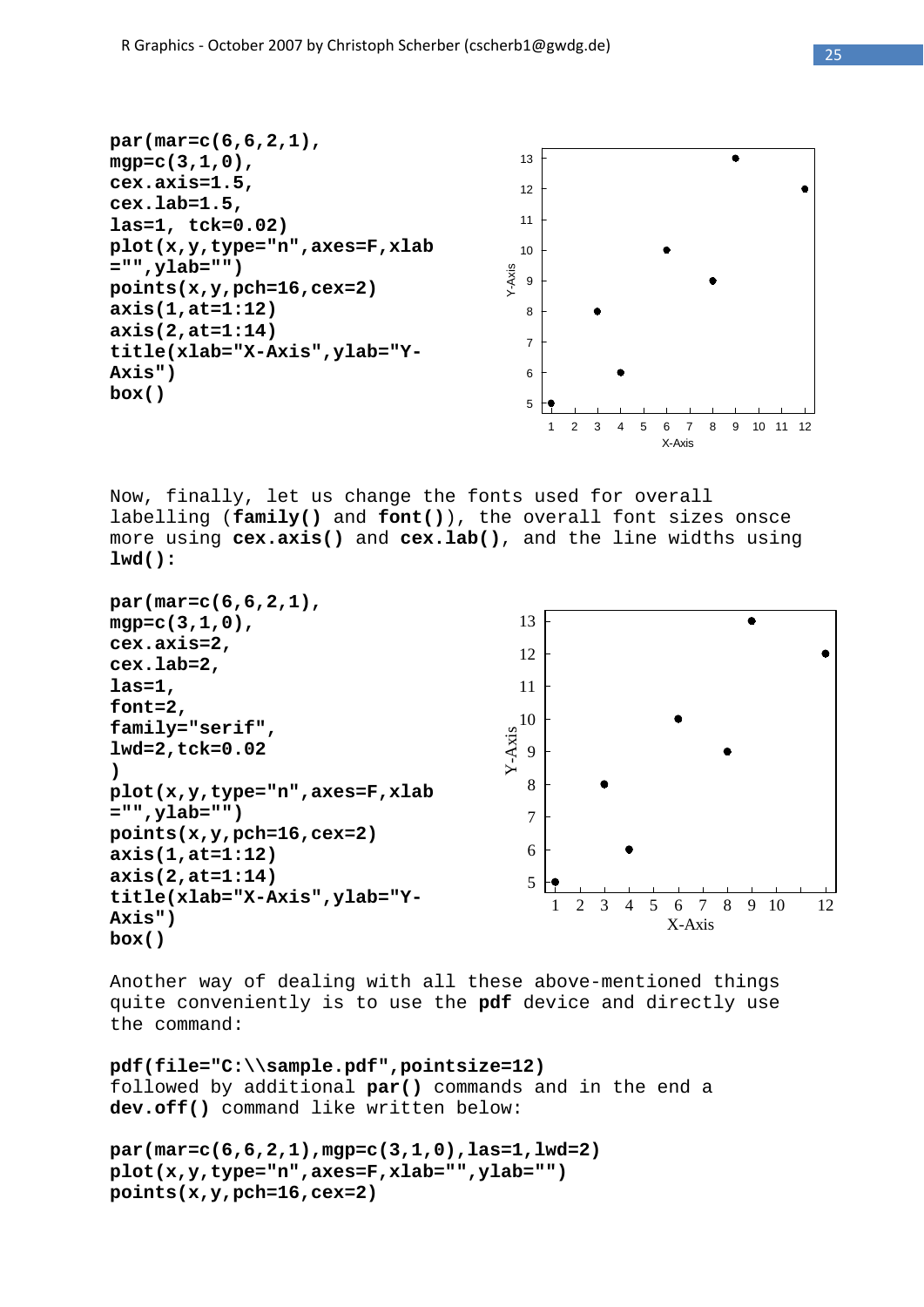```
axis(1,at=1:12) 
axis(2,at=1:14) 
title(xlab="X-Axis",ylab="Y-Axis") 
box() 
dev.off()
```
where **pointsize()** gives the size of the font to be used.

Using the pdf device also gives you the option to specify the font family to be used, and the size you would like to have for your document; usually, it is also useful to state explicitly what character encoding you would wish to use. To create our following last figure, several other options have been adjusted, because the sizes of the figure were explicitly given to be 4 inches wide and 5 inches in height:



That´s all for now. Let´s now switch to other plot types.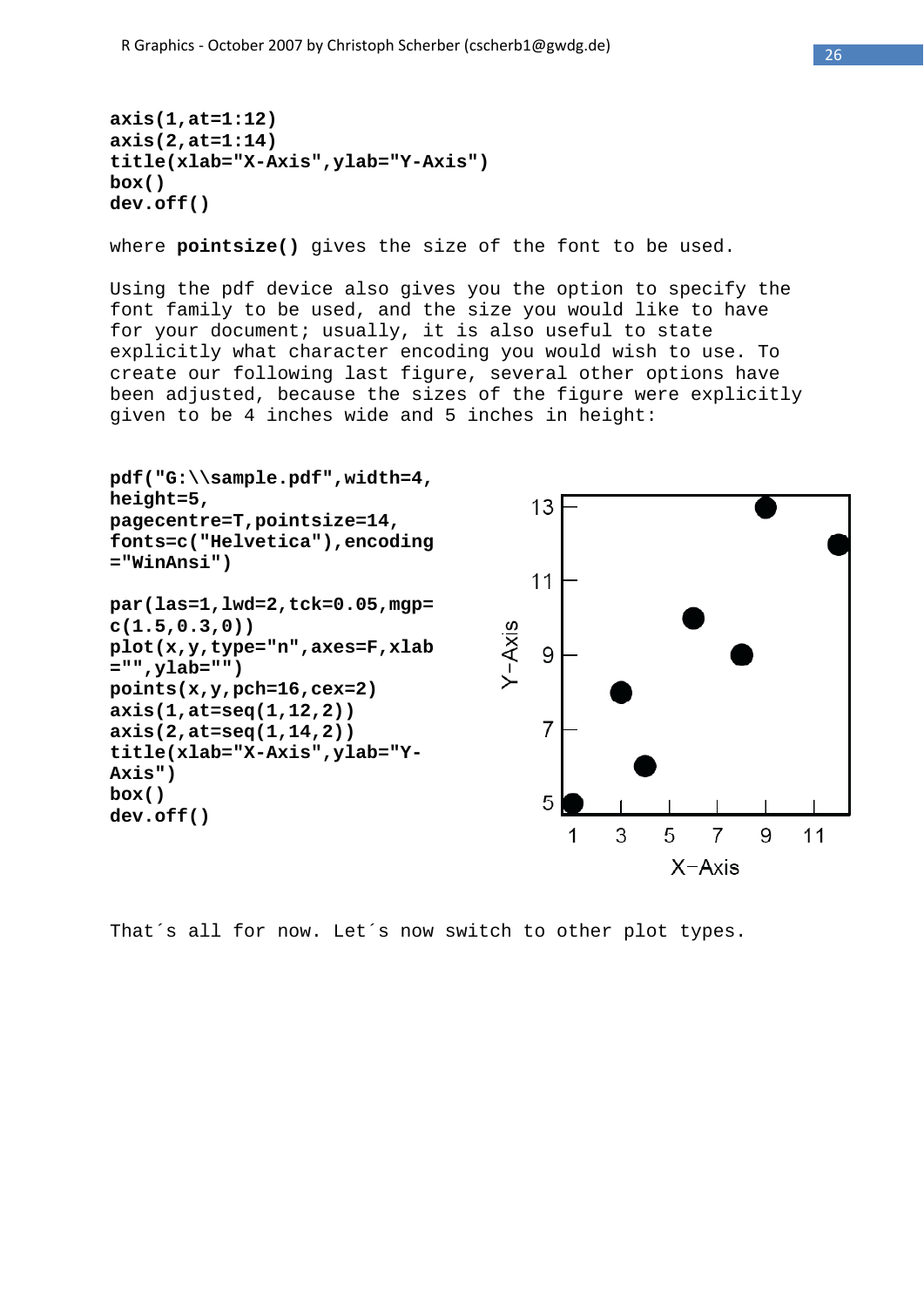**Boxplots** can be drawn using several options. One of the most interesting ones is notch=T, which draws notches that show confidence intervals for the medians:

par(tck=0.02,las=1,cex.axis=1.3,cex.lab=1.2,mgp=c(3,0.5,0), bty="o",bg="lemonchiffon")

## **a) standard boxplot:**

boxplot(count  $\sim$  spray, data = InsectSprays, notch = F,  $col = "blue")$ 



#### **b) with notches:**

boxplot(count  $\sim$  spray, data = InsectSprays, notch = TRUE,  $col = "blue")$ 

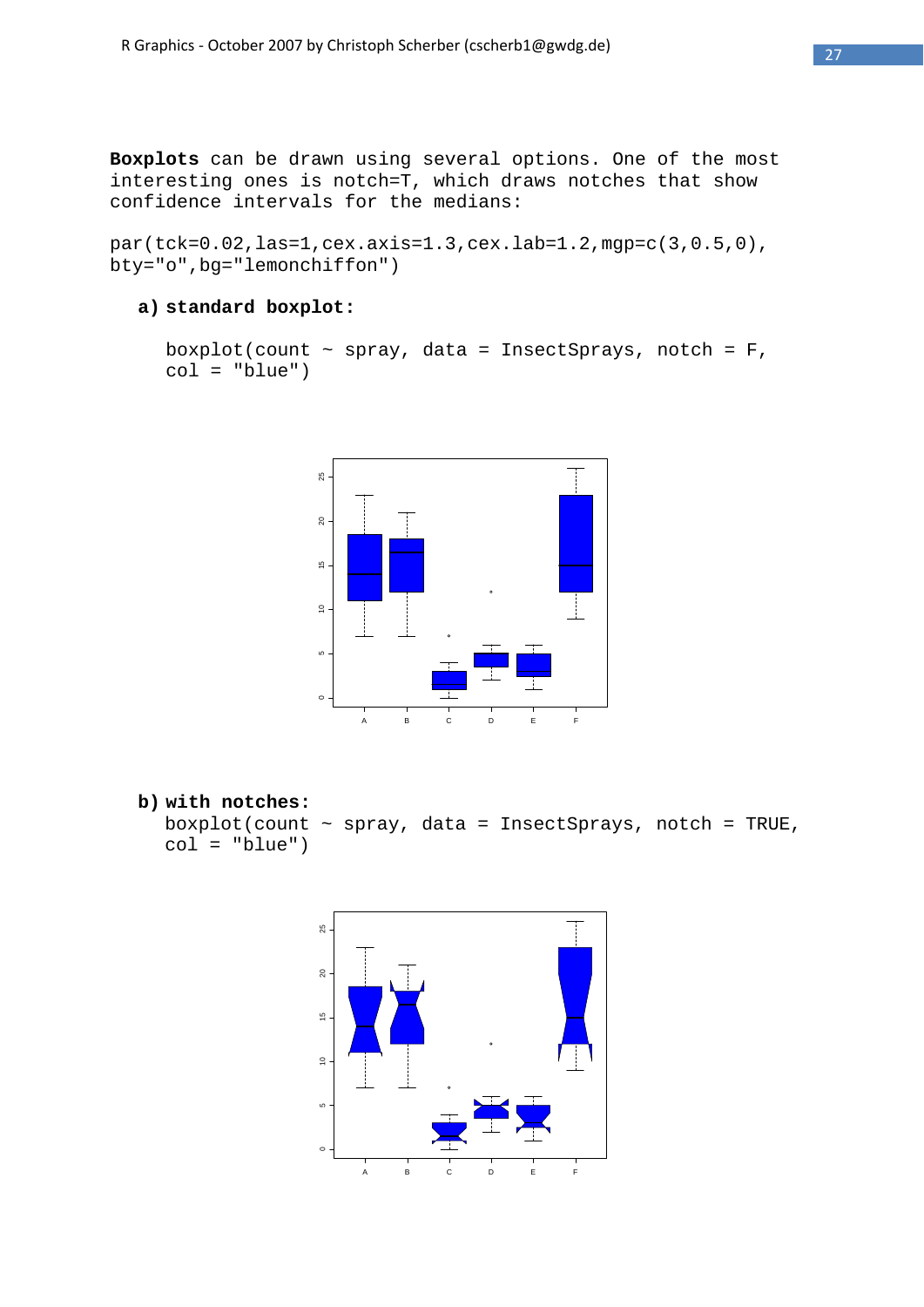Another useful feature of boxplots is to have several boxes grouped at the x axis; this is something that most other stats packages will fail to produce:

```
boxplot(len ~ dose, data = ToothGrowth, 
         boxwex = 0.25, at = 1:3 - 0.2, 
         subset = supp == "VC", col = "yellow", 
         main = "Guinea Pigs' Tooth Growth", 
         xlab = "Vitamin C dose mg", 
        ylab = "tooth length", ylim = c(0, 35), yaxs = "i")boxplot(len ~ dose, data = ToothGrowth, add = TRUE, 
         boxwex = 0.25, at = 1:3 + 0.2, 
         subset = supp == "OJ", col = "orange") 
legend(2, 9, c("Ascorbic acid", "Orange juice"), 
        fill = c("yellow", "orange"))
```

```
The trick here is to use the
```
- "**add**" command, the
- "**at**" command and the
- "**subset**"

command when specifying boxplots.

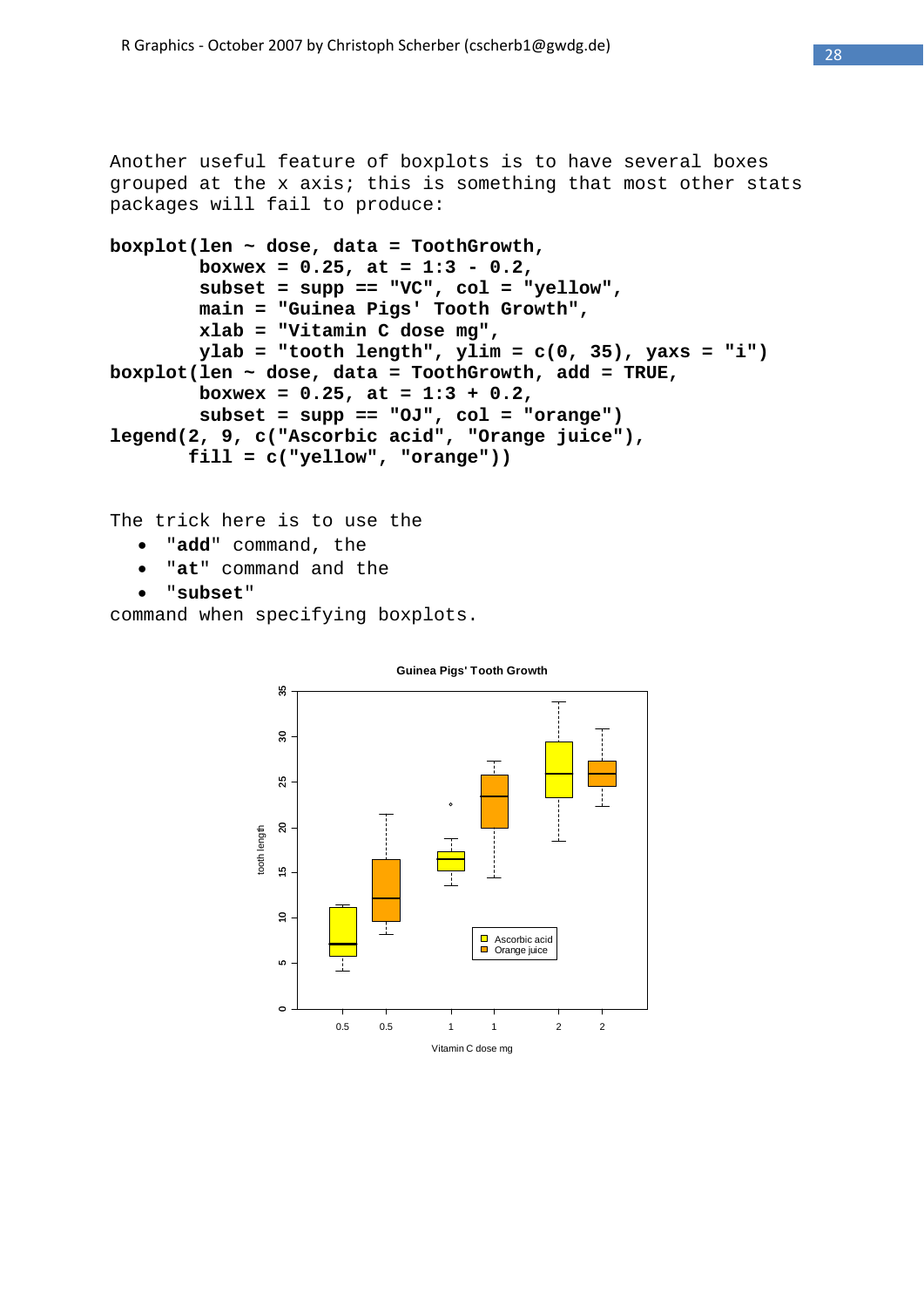Working with different shadings of grey can be shown using a quick example dataset:

**boxplot(** 

 **sample(1:20,100,replace=T)~** 

 **sort(rep(1:20,5)),** 

**col=gray(seq(from=0,to=1,length=20)))**



## **2. Trellis plots**

Here are some introductory examples of what can be done using trellis plots:

```
require(lattice) 
sundar.theme <- function() { 
         par <- col.whitebg() 
         par$strip.background$col <- rep("#000099", 7) 
         par$add.text$col <- "#eeeeaa" 
         par$add.text$font <- 2 
         par$background$col <- "#ffffff" 
         par$superpose.line$lty <- rep(1, 7) 
         par$superpose.line$col[1:2] <- c("#880000", 
"#008800") 
         par$superpose.symbol$col[1:2] <- c("#880000", 
"#008800") 
         par 
       } 
trellis.par.set(sundar.theme()) 
print( # necessary if the file is source()'d
```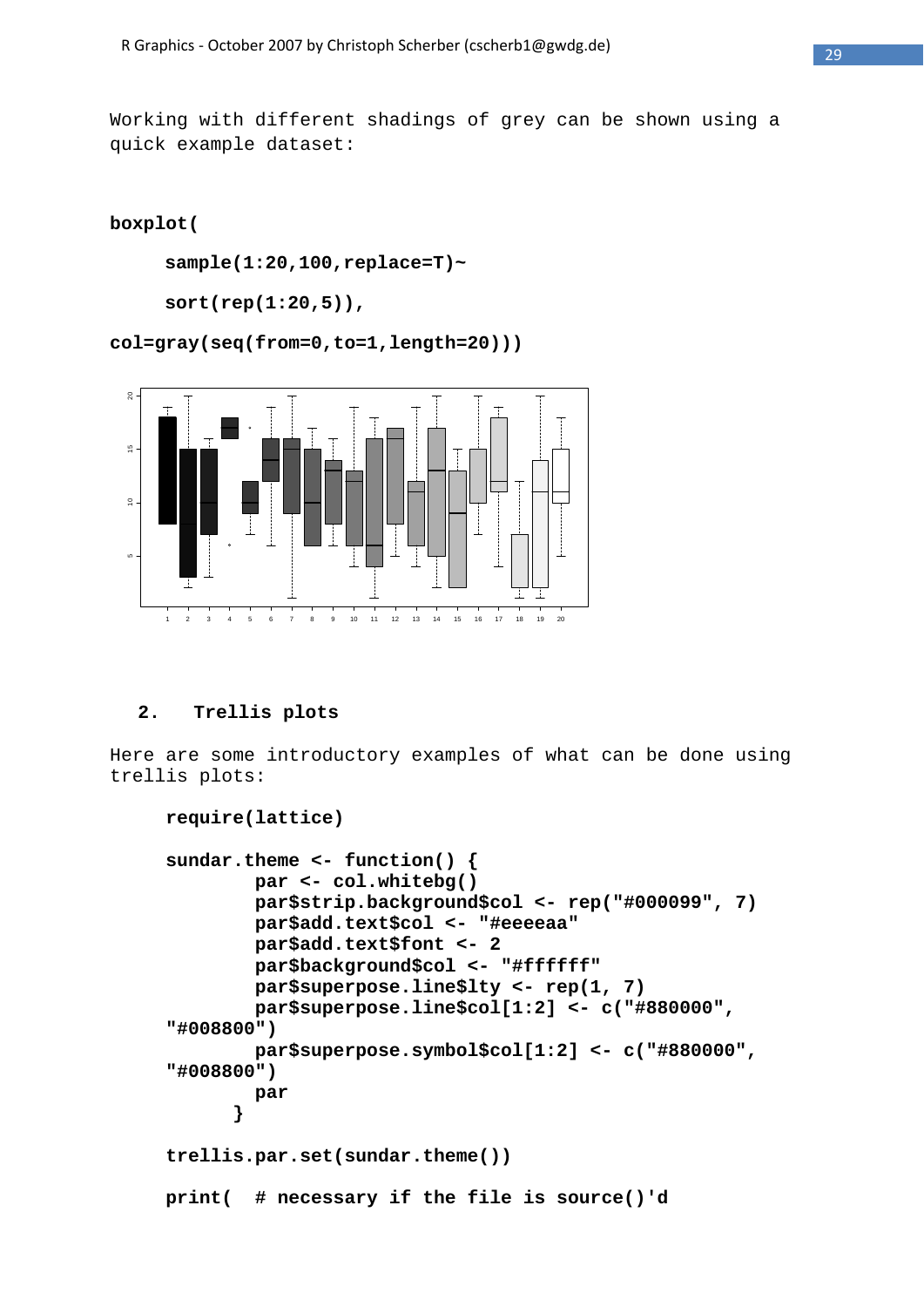

**Conditioning plots (coplots):** 

```
library(MASS)
```

```
with(crabs, 
      coplot(FL ~ RW | sp * sex, 
              subscripts = T,
```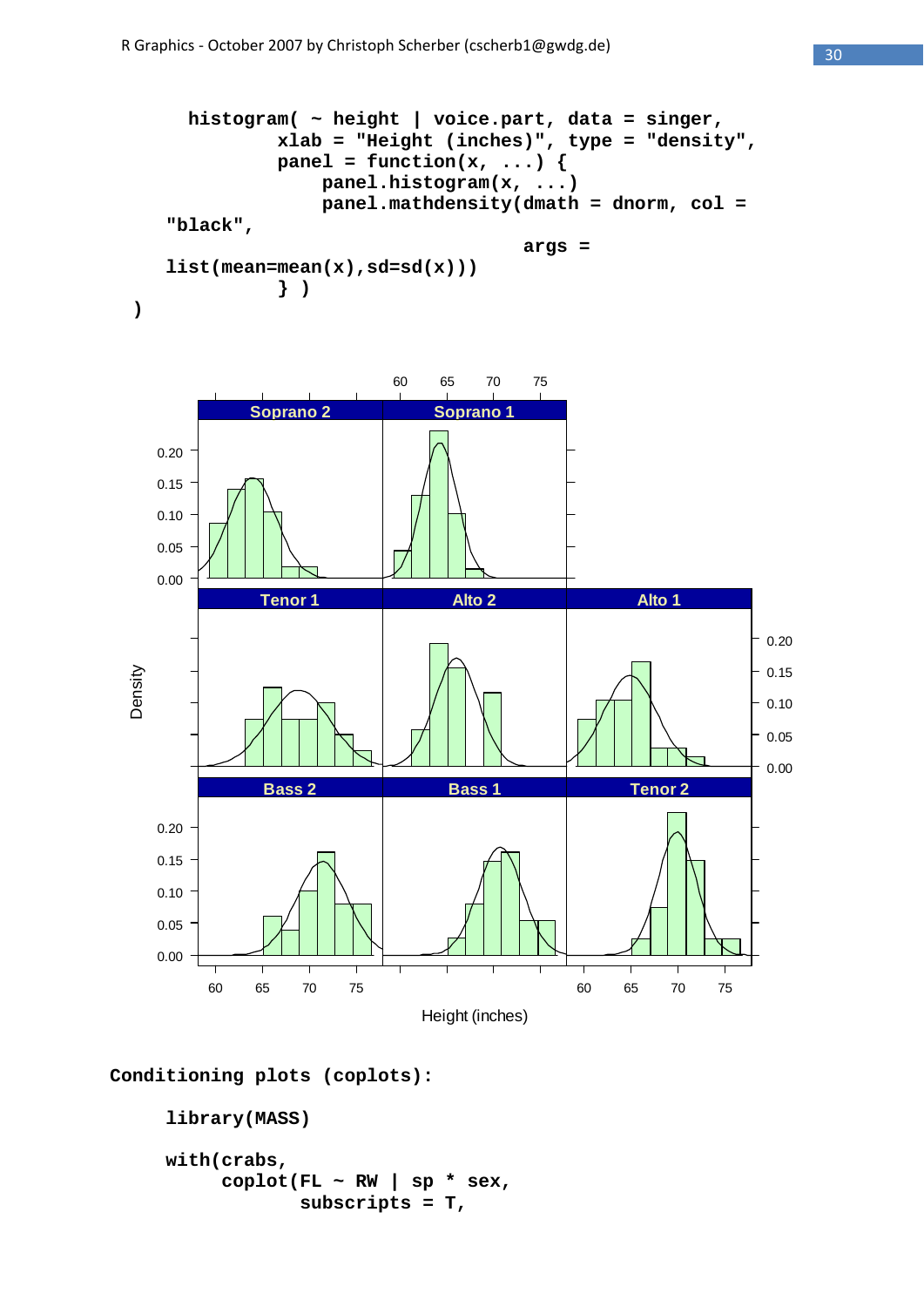```
 xlab = "Rear Width (mm)", 
                         ylab = "Frontal Lobe (mm)", 
                        panel = function(x, y, substance; ...) points(x, y, col = "gray75") 
      lines(smooth.spline(RW[subscripts], FL[subscripts]), lwd 
      = 2,col = "black") 
        } 
        ) 
        ) 
                                Given : sp
                                             O
                        B
                6 8 10 12 14 16 18 20
                                                          2010 15 20
                                                         \overline{5}M
         Frontal Lobe (mm)
                                                         \tilde{e}Given: sex
                                                                                Given : sexE<br>Coplot() c<br>variables:<br>coplot(lat<br>"green3")
                                                                F6 8 10 12 14 16 18 20
                             Rear Width (mm)
```
Coplot() can also be used with numerical conditioning variables:

**coplot(lat ~ long | depth, data = quakes, pch = 21, bg =**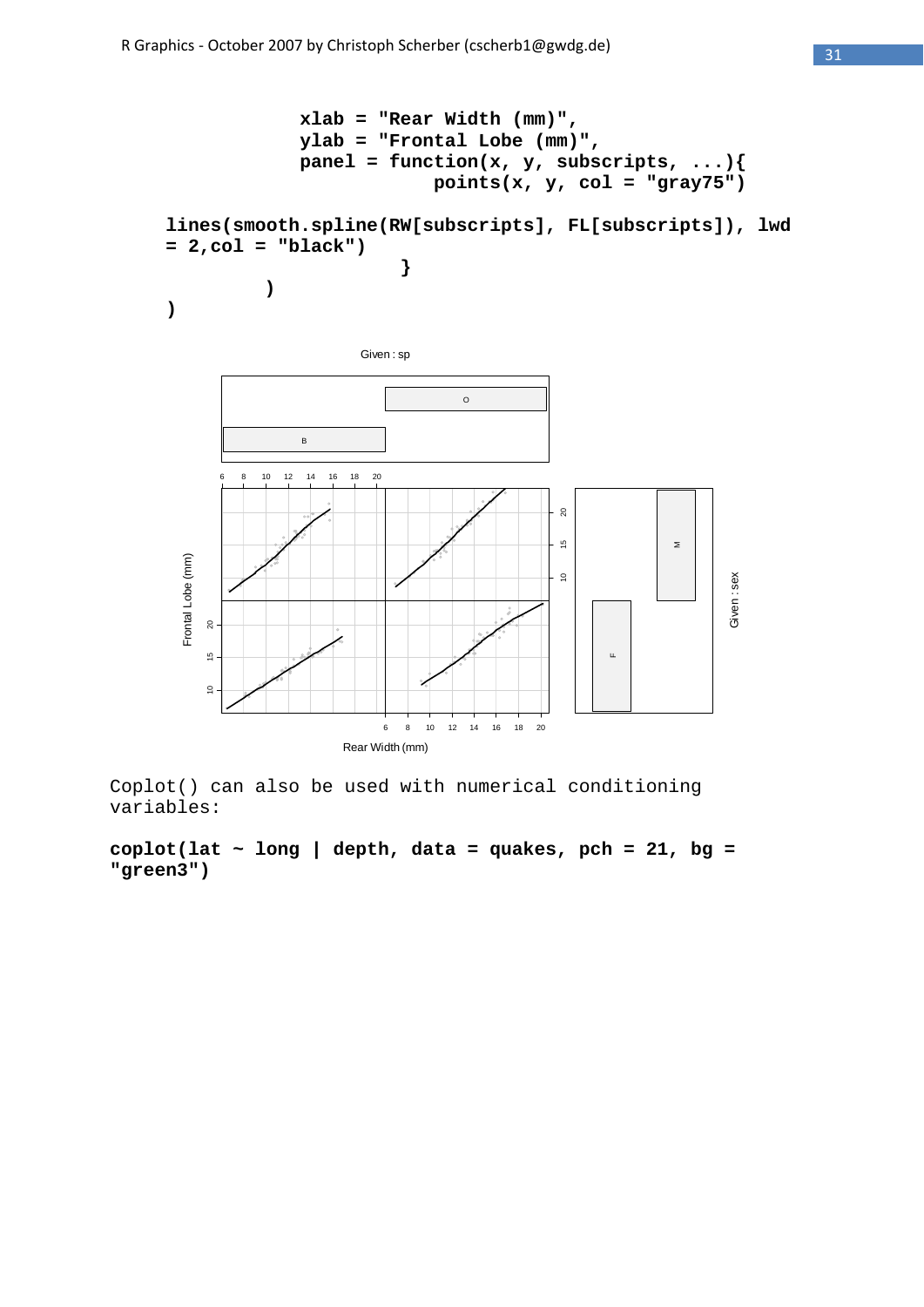



```
library(lattice)
```

```
lattice.options(default.theme = canonical.theme(color = 
      FALSE)) 
      tmp <- expand.grid(geology = 
      c("Sand","Clay","Silt","Rock"),species = c("ArisDiff", 
      "BracSera", "CynDact", "ElioMuti", "EragCurS", 
      "EragPseu"),dist = seq(1,9,1) ) 
      tmp$height <- rnorm(216) 
      sp <- list(superpose.symbol = list(pch = 1:6, cex = 1.2), 
                      superpose.line = list(col = "grey", lty = 1)) 
      print(xyplot(height ~ dist | geology, data = tmp, 
                groups = species, 
               layout = c(2,2),
               panel = function(x, y, type, ...) panel.superpose(x, y, type="l", ...) 
                   lpoints(x, y, pch=16, col="white", cex=2) 
                   panel.superpose(x, y, type="p",...) 
                }, 
                par.settings = sp, 
Here is another example showing the usage of xyplot<br>
Here is another example showing the usage of xyplot<br>
(library(lattice)<br>
lattice.options(default.theme = canonical.theme<br>
FALSE))<br>
tmp <- examd.grid(geology =<br>
c("Sand","
```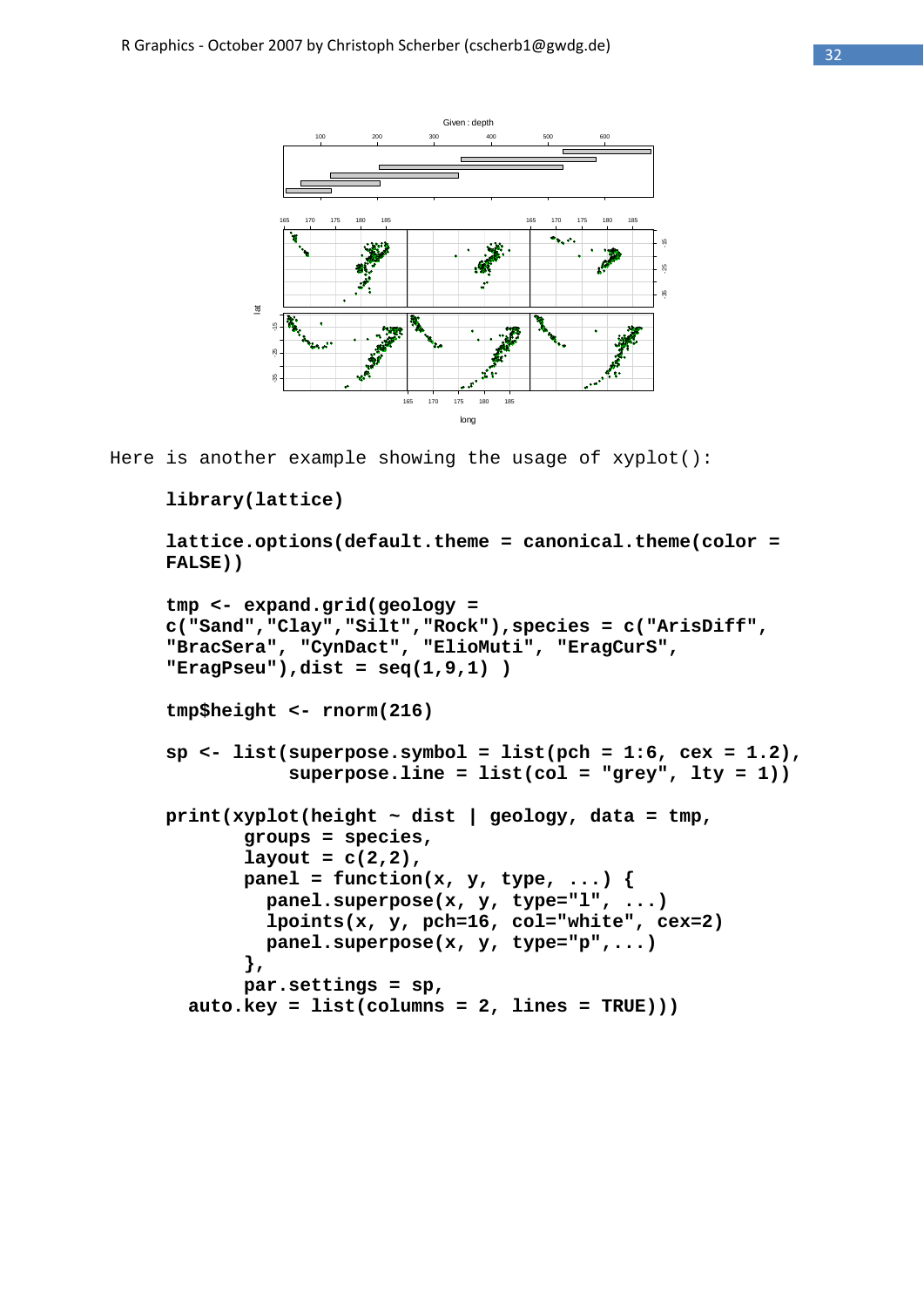

#### **3. Exampl les from m specia l graphi ics pack kages**

The examples below are from the "R Graph Gallery" maintained by Francois Romain at

http://addictedtor.free.fr/graphiques/

## **The Hm misc pac ckage**

To create the following graph (showing variations of boxplots), several libraries will need to be downloaded and installed:

```
\texttt{require}(\texttt{hdr}cde)
requir
re(viopl
lot) 
\texttt{require}(\texttt{Hmisc})x <- c
c(rnorm(
(100,0,1)
), rnorm
m(100,3,
1)) 
opar <
<- par(m
mfrow=c(1
1,5), ma
ar=c(3,2
,4,1)) 
xxx <-
- seq(mi
in(x), ma
max(x), l
length=5
00) 
yyy <-
- dnorm(
(xxx)/2 +
+ dnorm(
(xxx, me
an=3)/2
plot(y
yyy, xxx
x, type="
"l",main
n="Under
lying\nd
density"
) 
boxplot(x, col="gray90", main="standard\nboxplot")
hdr.bo
oxplot(x
x, main="
"HDR\nbo
oxplot")
vioplo
ot(x) 
title(
("violin
n plot") 
bpplot
t(x) 
par(op
par)
```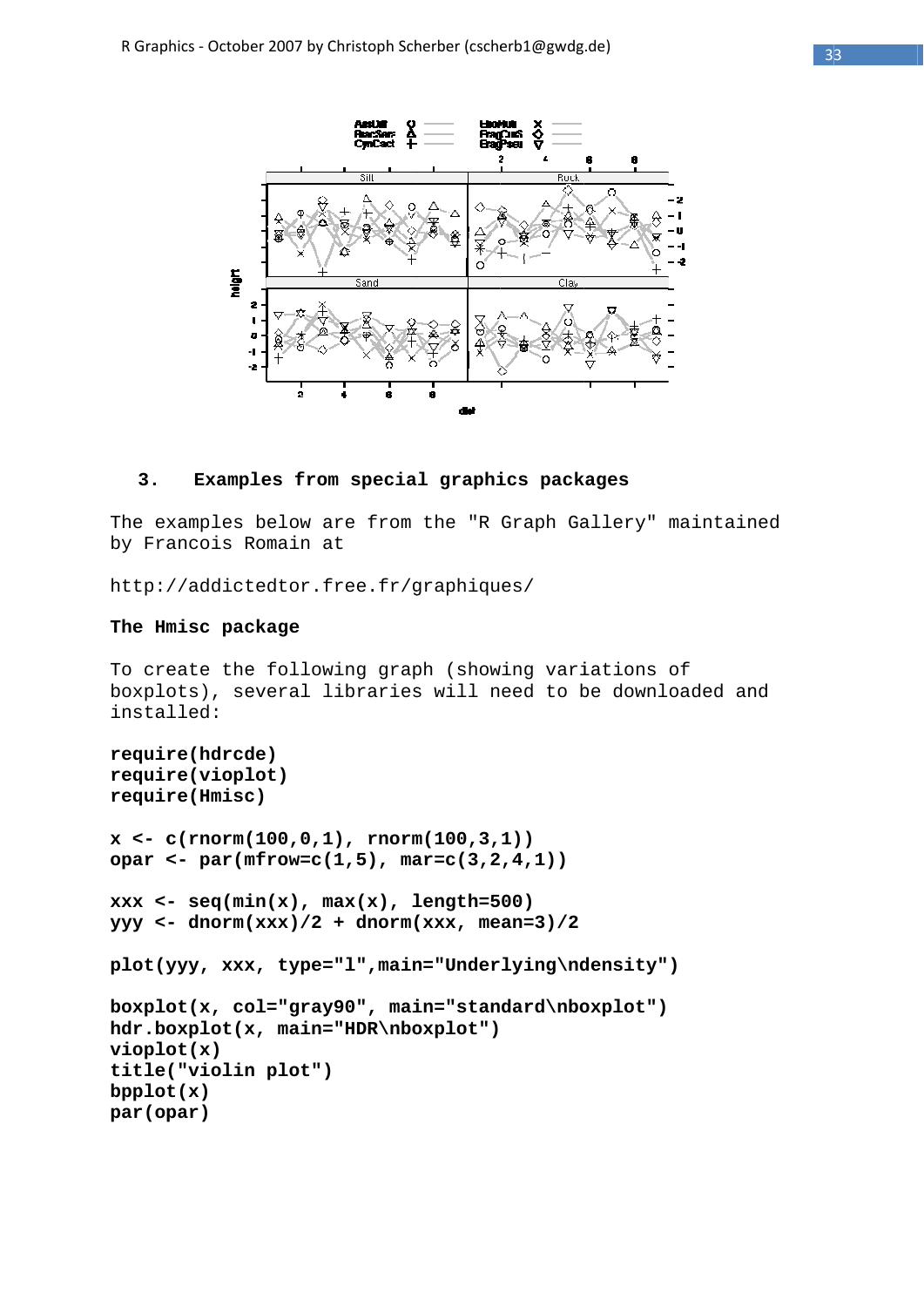

#### **gplots package**

This package is a fusion of conventional and lattice graphics. It contains very useful features, but some are still in development.

```
library(gplots)
```

```
# Example with confidence intervals and grid 
hh <- t(VADeaths)[, 5:1] 
mybarcol <- "gray20" 
ci.l <- hh * 0.85 
ci.u <- hh * 1.15 
mp <- barplot2(hh, beside = TRUE, 
         col = c("lightblue", "mistyrose", 
                  "lightcyan", "lavender"), 
         legend = colnames(VADeaths), ylim = c(0, 100), 
         main = "Death Rates in Virginia", font.main = 4, 
         sub = "Faked 95 percent error bars", col.sub = 
mybarcol, 
         cex.names = 1.5, plot.ci = TRUE, ci.l = ci.l, ci.u = 
ci.u, 
         plot.grid = TRUE) 
mtext(side = 1, at = colMeans(mp), line = 2, 
       text = paste("Mean", formatC(colMeans(hh))), col = 
"red") 
box()
```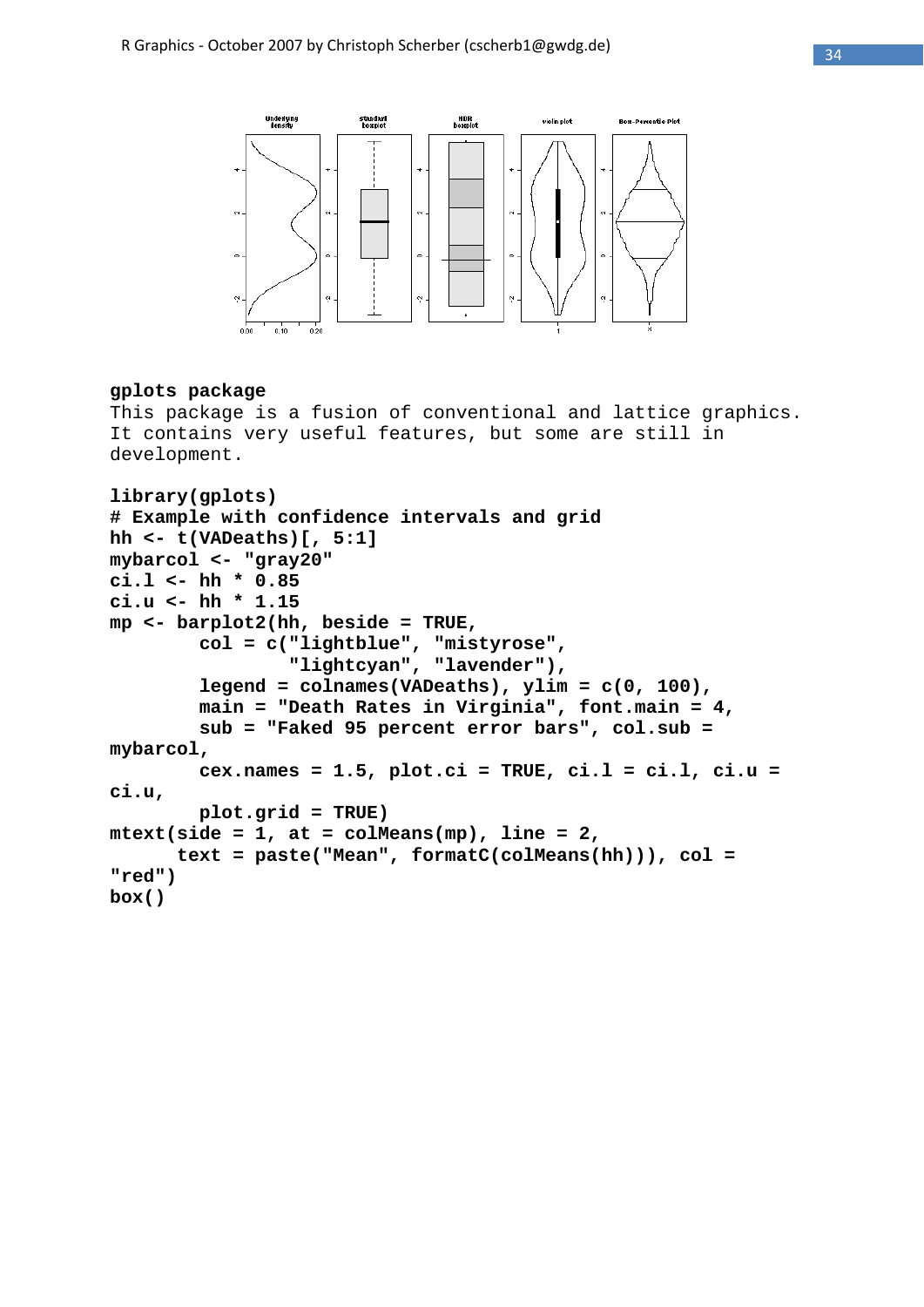

Similarly, plotting a two-dimensional histogram is also possible using the gplot library:

```
require(gplots)
```

```
# example data, bivariate normal, no correlation 
x <- rnorm(2000, sd=4) 
y <- rnorm(2000, sd=1) 
# separate scales for each axis, this looks circular 
hist2d(x,y, nbins=50, col = c("white",heat.colors(16))) 
rug(x,side=1) 
rug(y,side=2)
```

```
box()
```
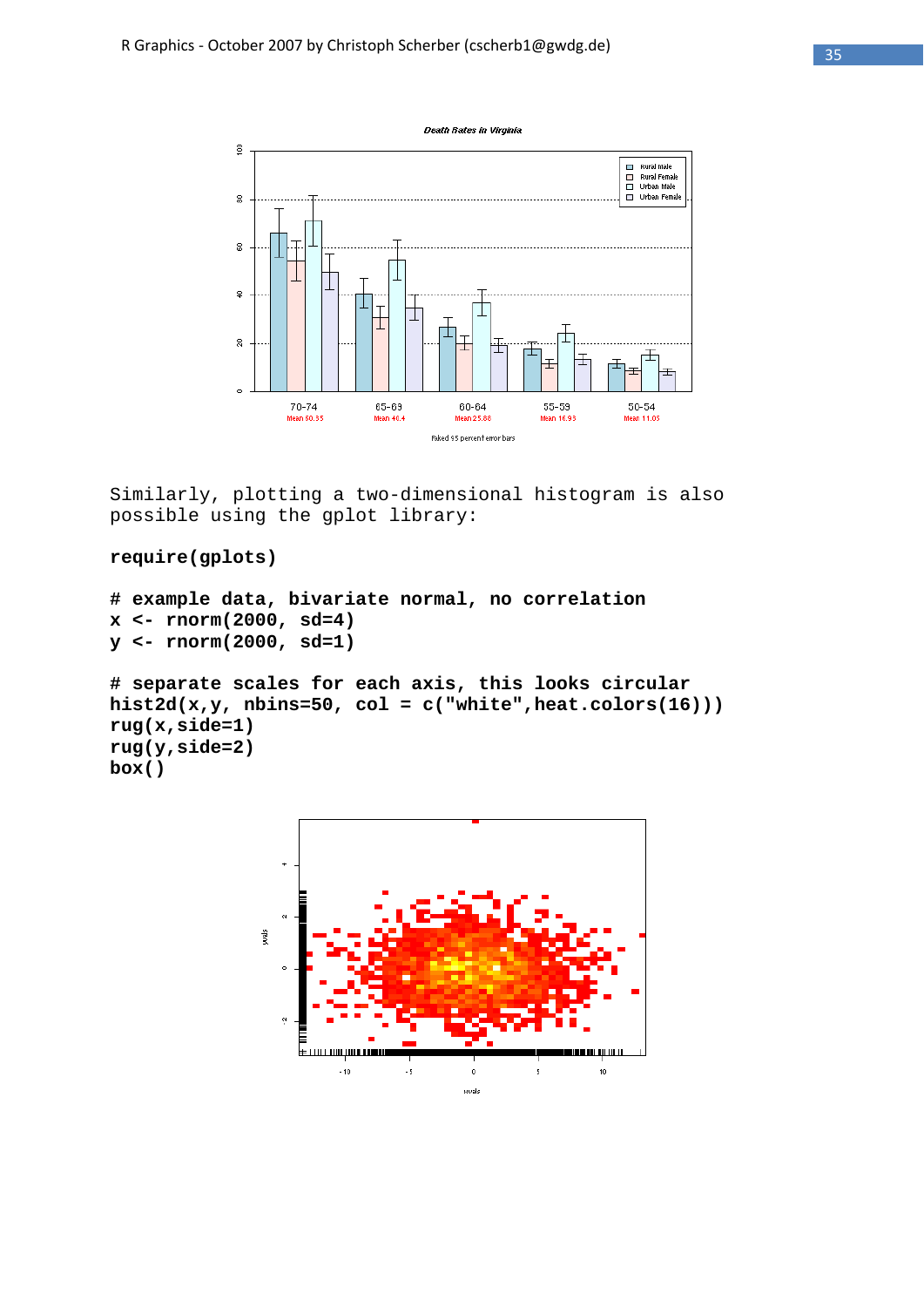## **plotrix package**

The following short command allows the drawing of a double histogram side-by-side; the only thing required is to have the different datapoints concatenated in a list with as many sublists as there shall be histograms:

## **require(plotrix)**

**l <- list(rnorm(50),rnorm(50,sd=2),rnorm(50,mean=3)) multhist(l)** 



## **Climatol package**

This package allows the drawing of classical climate diagrams.

## **require(climatol)**

```
 data(cli.dat) 
   diagwl(cli.dat,est="Example station",alt=100,per="1961-
90",mlab="en")
```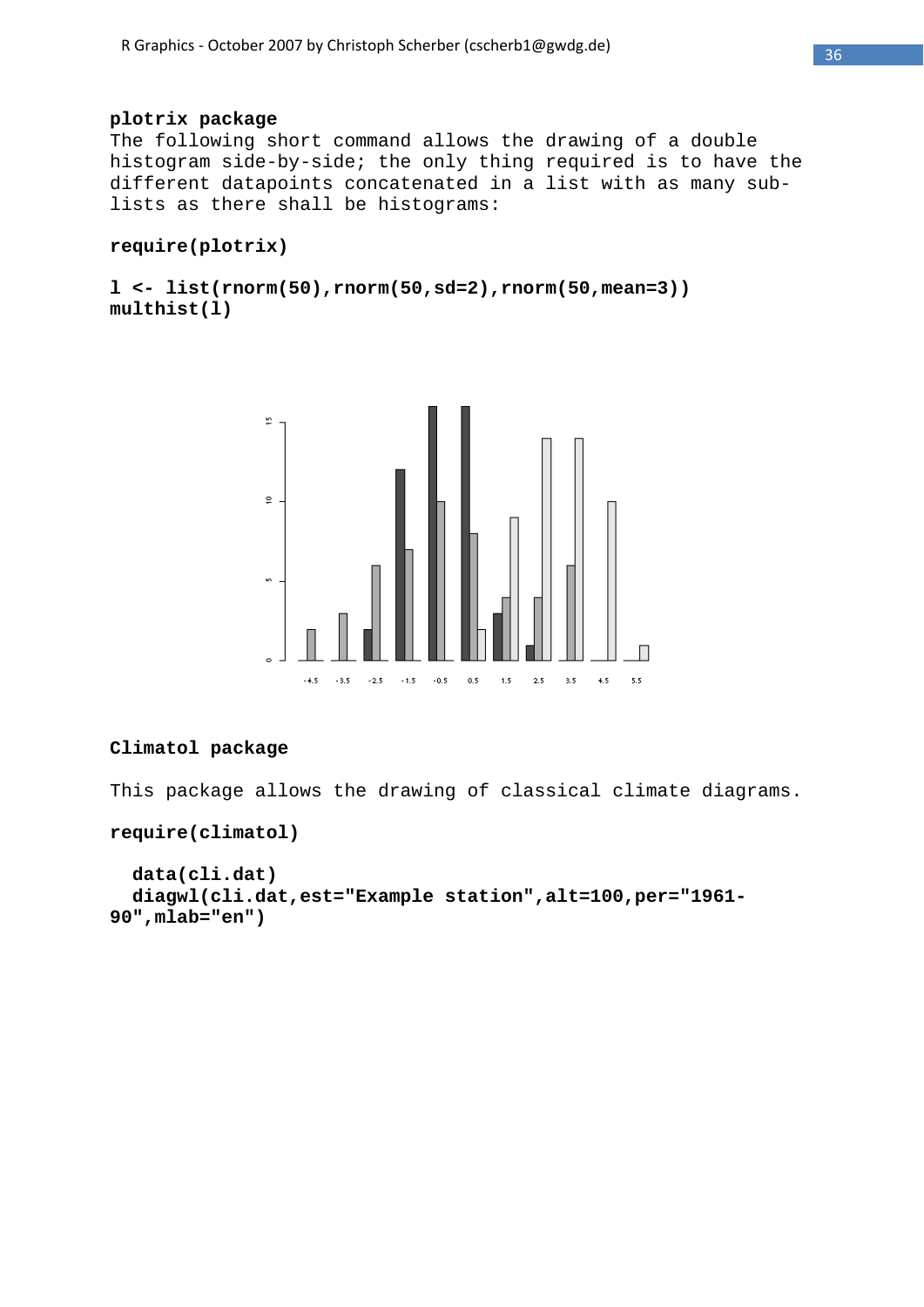

## **Seas p package**

This package provides plotting options for seasonal data.

 $\mathbf{rq}$ uire(seas) **data(m mscdata) par(ce ex=0.8)**  data(mscdata)<br>par(cex=0.8)<br>plot.seas.temp(mscdata,id="1108447",add.alt=TRUE,style=c(0,1))



 $\mathbf{rq}$ uire(seas) **data(m mscdata) par(ce ex=0.8) image( (seas.su )um(mscdat ta,id="1 1108447" ),style= =c(0,1))**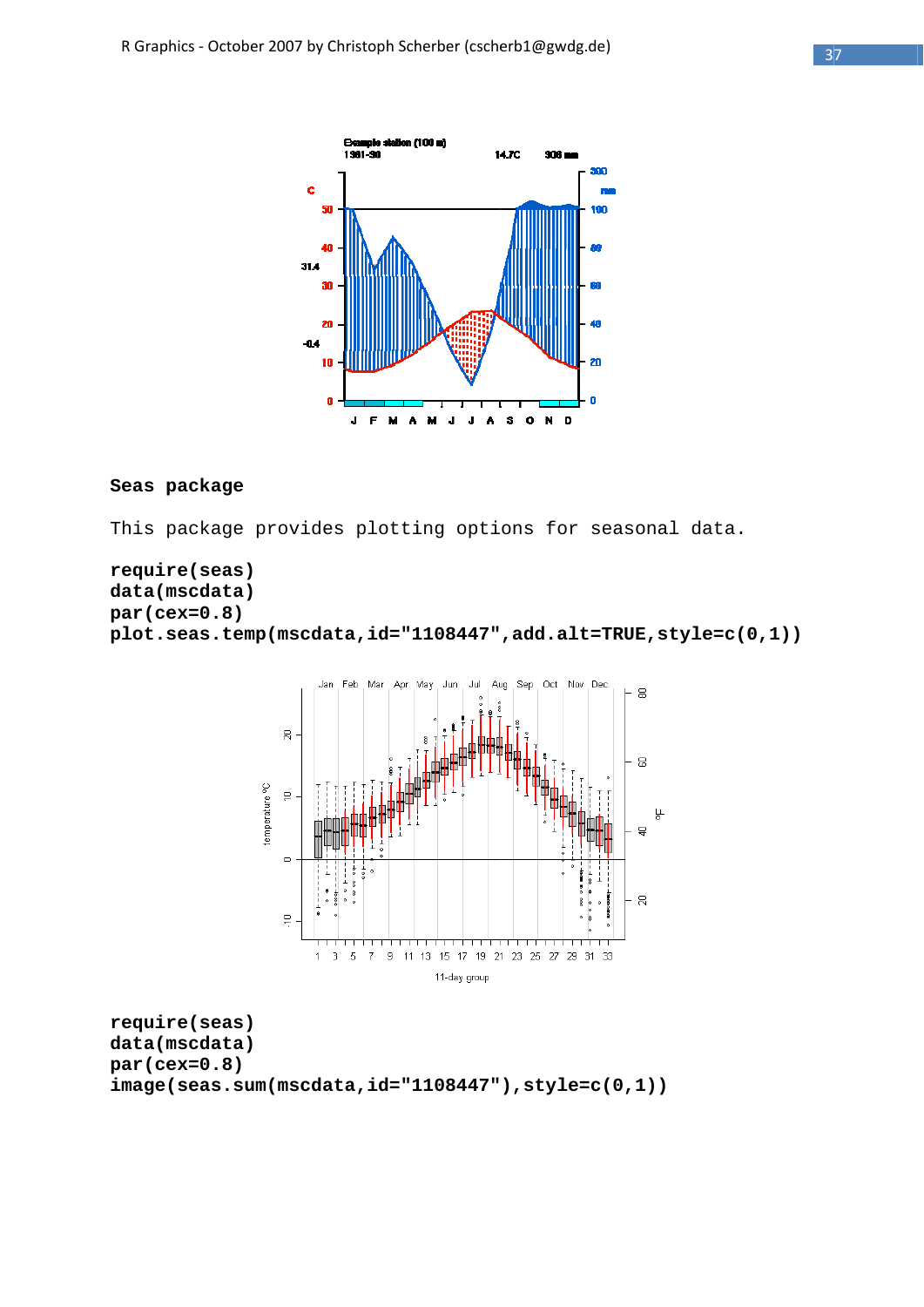

Lastly, here are is a 3D surface plot that have also been plotted using R:

```
z <- 2 * volcano # Exaggerate the relief 
x \le -10 \cdot (1: nrow(z)) # 10 meter spacing (S to N)
y <- 10 * (1:ncol(z)) # 10 meter spacing (E to W) 
z0 <- min(z) - 20 
z <- rbind(z0, cbind(z0, z, z0), z0) 
x <- c(min(x) - 1e-10, x, max(x) + 1e-10) 
y <- c(min(y) - 1e-10, y, max(y) + 1e-10) 
fill \le matrix("green3", nr = nrow(z)-1, nc = ncol(z)-1)
fill[ , i2 <- c(1,ncol(fill))] <- "gray" 
fill[i1 <- c(1,nrow(fill)) , ] <- "gray" 
fcol <- fill 
zi <- volcano[ -1,-1] + volcano[ -1,-61] + 
       volcano[-87,-1] + volcano[-87,-61] ## / 4 
fcol[-i1,-i2] <- 
     terrain.colors(20)[cut(zi, quantile(zi, seq(0,1, len = 
      21)), include.lowest = TRUE)] 
par(mar=rep(.5,4)) 
persp(x, y, 2*z, theta = 110, phi = 40, col = fcol, scale = 
FALSE, ltheta = -120, shade = 0.4, border = NA, box = FALSE)
```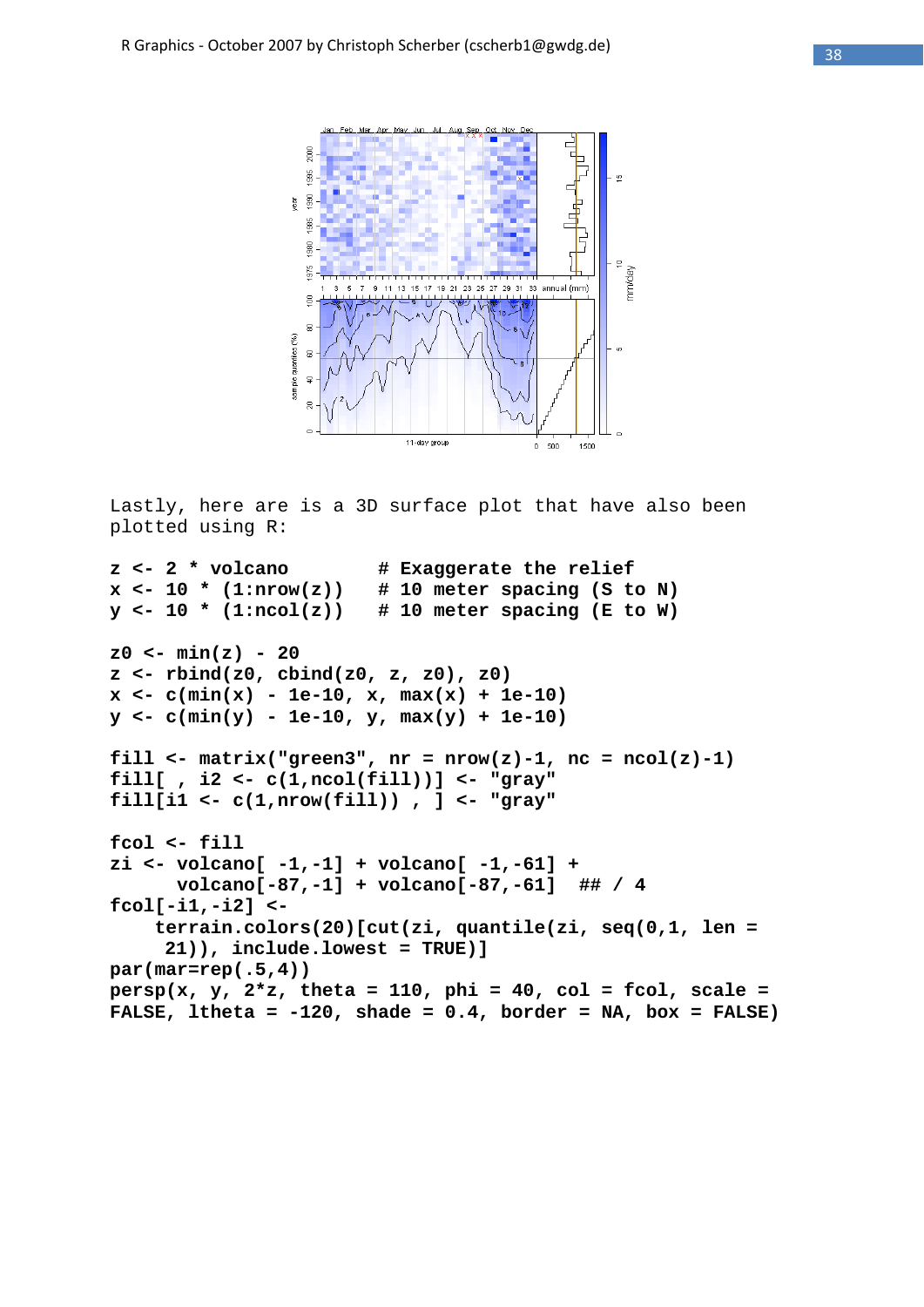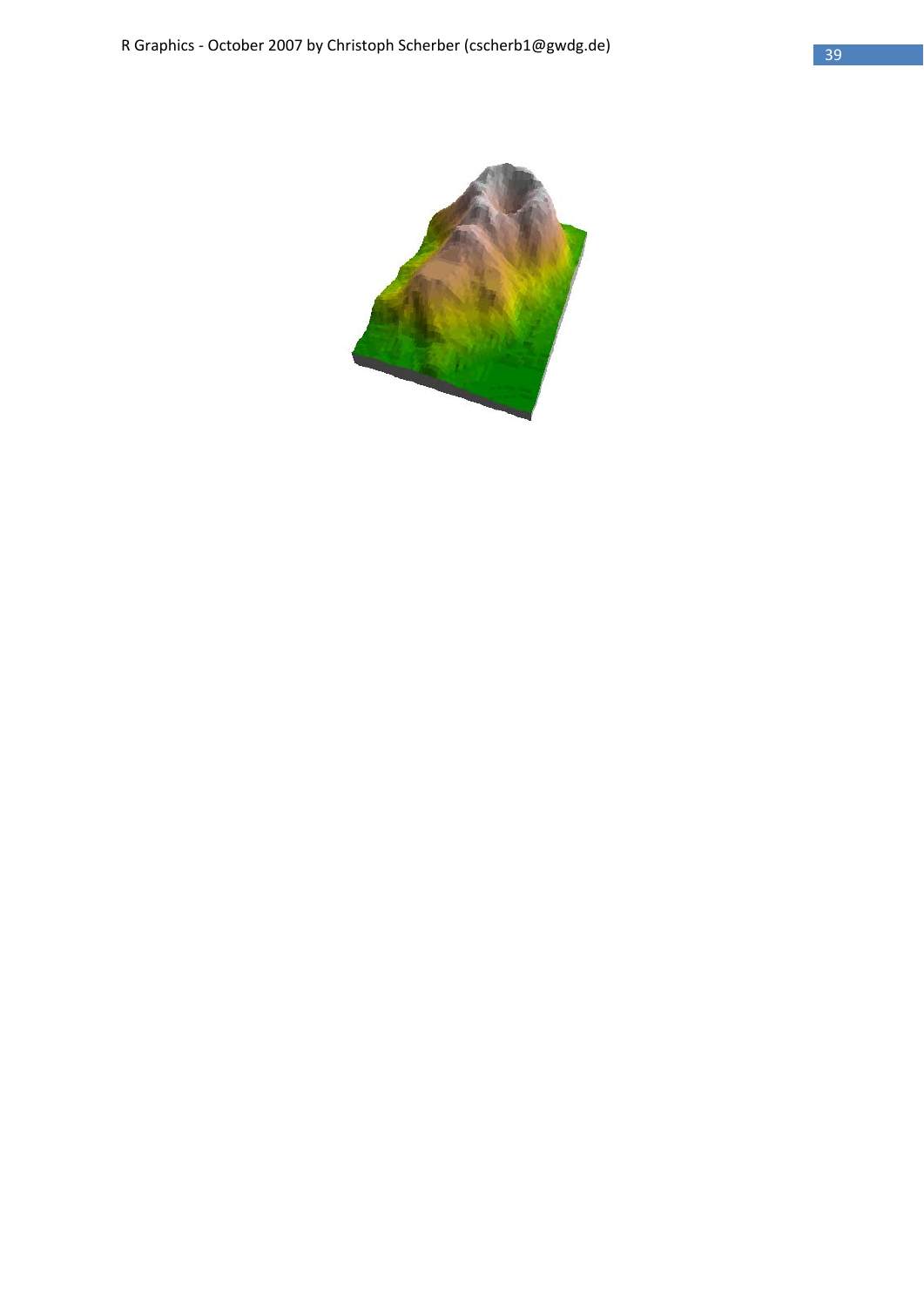## **Index**

## **R commands and topics covered in this manual**

**adj 6 ann 6 arrows 3, 4 ask 6 auto.key 32 axis 3, 4, 6, 7, 8, 10, 11, 12, 19, 20, 21, 22, 23, 24, 25, 26, 27, 28, 35 barplot2 34 bg 6, 20, 27, 31 border 18, 21, 38 box 3, 4, 6, 12, 21, 22, 23, 24, 25, 26, 34, 35, 38 boxplot 27, 28, 29, 33 Boxplots 27 bpplot 33 bty 3, 4, 6, 20, 27 canonical.theme 32 cex 3, 4, 6, 7, 10, 19, 20, 22, 23, 24, 25, 26, 27, 32, 34, 37 cex.axis 3 cex.lab 3, 4, 6, 19, 20, 22, 23, 24, 25, 27 climatol 36 Climatol 36 col 4, 7, 17, 18, 20, 21, 27, 28, 29, 30, 31, 32, 33, 34, 35, 38 colMeans 34 Color Specification 13 colors 6, 7, 13, 17, 18, 20, 35, 38 Colors 13 Conditioning 30 coplot 30, 31 coplots 30 crt 7, 11 dev.off 19, 21, 25, 26 diagwl 36 dnorm 30, 33 family 7, 8, 25, 26 fg 7 fig 7 fill 28, 38 fin 7 font 7, 8, 9, 21, 22, 25, 26, 29, 34** 

**abline 5, 20** 

**function 13, 18, 29, 30, 31, 32 gamma 8 gplots 34, 35 graphics parameters 5, 6 hdrcde 33 hist2d 35 histogram 30, 35, 36 Hmisc 33 image 37 lab 7, 8, 12 las 3, 4, 8, 19, 20, 24, 25, 26, 27 lattice 6, 29, 32, 34 legend 28, 34 lend 8 lheight 8 library 30, 32, 34, 35 Line Type Specification 9, 13 lines 3, 7, 9, 10, 11, 13, 21, 24, 31, 32 ljoin 8 lm 5, 20 lmitre 9 lty 4, 9, 13, 29, 32 lwd 9, 13, 19, 20, 21, 25, 26, 31 mai 9, 11 mar 9, 11, 23, 24, 25, 33, 38 mathdensity 30 matrix 38 mean 8, 9, 11, 30, 33, 36 mex 9, 10 mfcol 10 mfg 10 mfrow 10, 33 mgp 3, 4, 10, 19, 20, 24, 25, 26, 27 min 33, 38 mkh 10 multhist 36 ncol 38 new 6, 7, 10, 12 notch 27 oma 9, 10, 11 omd 10 omi 9, 10, 11 opar 33 options 26, 27, 32, 37 panel 30, 31, 32**